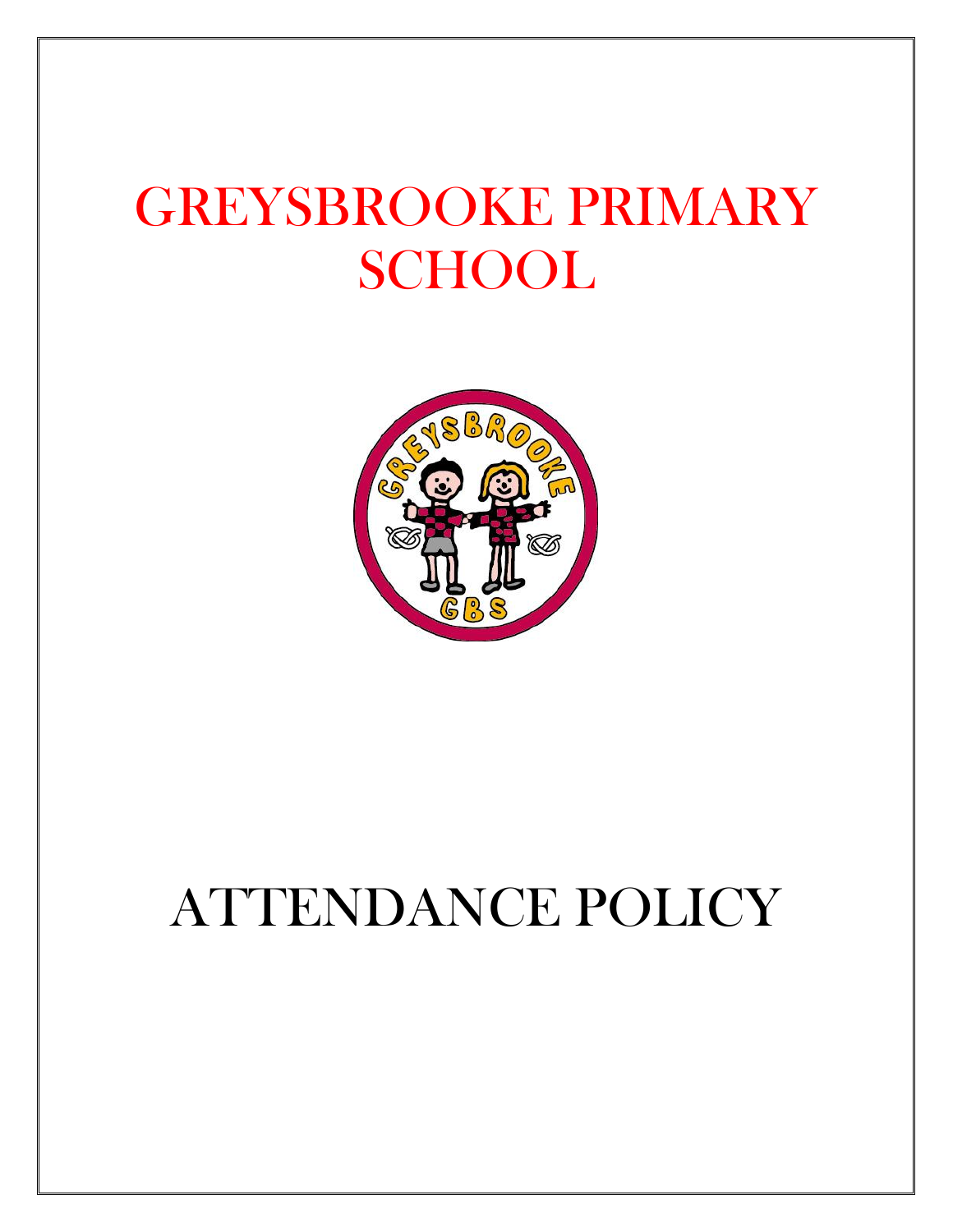#### **Greysbrooke Primary School**

#### **Principles**

Promoting positive behaviour and excellent attendance is the responsibility of the whole school community.

The school will promote positive behaviour and good attendance through its use of curriculum and learning materials. Good attendance and behaviour by pupils will be recognised appropriately. All children should be at school, on time, every day the school is open, unless the reason for the absence is unavoidable.

All children are sometimes reluctant to attend school. Any problems that arise with attendance are best resolved between the school, the parents and the child. If a child is reluctant to attend, it is never better to cover up their absence or to give in to pressure to excuse them from attending. This gives the impression that attendance does not matter and may make things worse. Permitting absence from school without a good reason is an offence by the parent.

This attendance policy includes procedural referral agreements that are designed to promote and safeguard the welfare of pupils. Schools have a duty in law to refer any absence where they have been unable to make contact with the parent/child or have general concerns about the absence to the Education Welfare Service.

Schools are required to take an attendance register twice a day, and this shows whether the pupil is present, engaged in an approved educational activity off-site, or absent. If a pupil of compulsory school age is absent every half-day absence from school has to be classified by the school, as either **AUTHORISED** or **UNAUTHORISED**. Only school can authorise the absence, not parents. This is why information about the cause of each absence is always required, preferably in writing.

**Authorised absences are mornings or afternoons away from school for a good reason like illness or other unavoidable cause.** 

**Unauthorised absences are those which the school does not consider reasonable and for which no "leave" has been given. This includes:** 

**• parents keeping children off school unnecessarily** 

**• truancy before or during the school day** 

**• absences which have never been properly explained** 

**• children who arrive at school too late to get a mark** 

Parents whose children are experiencing difficulties should contact the school at an early stage and work together with the staff in resolving any problems. This is nearly always successful. If difficulties cannot be sorted out in this way, the school or the parent may refer the child to the Education Welfare Officer from the County Council. He/she will also try to resolve the situation with voluntary support, if other ways of trying to improve the child's attendance have failed, these Officers can issue Penalty Notices or use court proceedings to prosecute parents or to seek an Education Supervision Order on the child.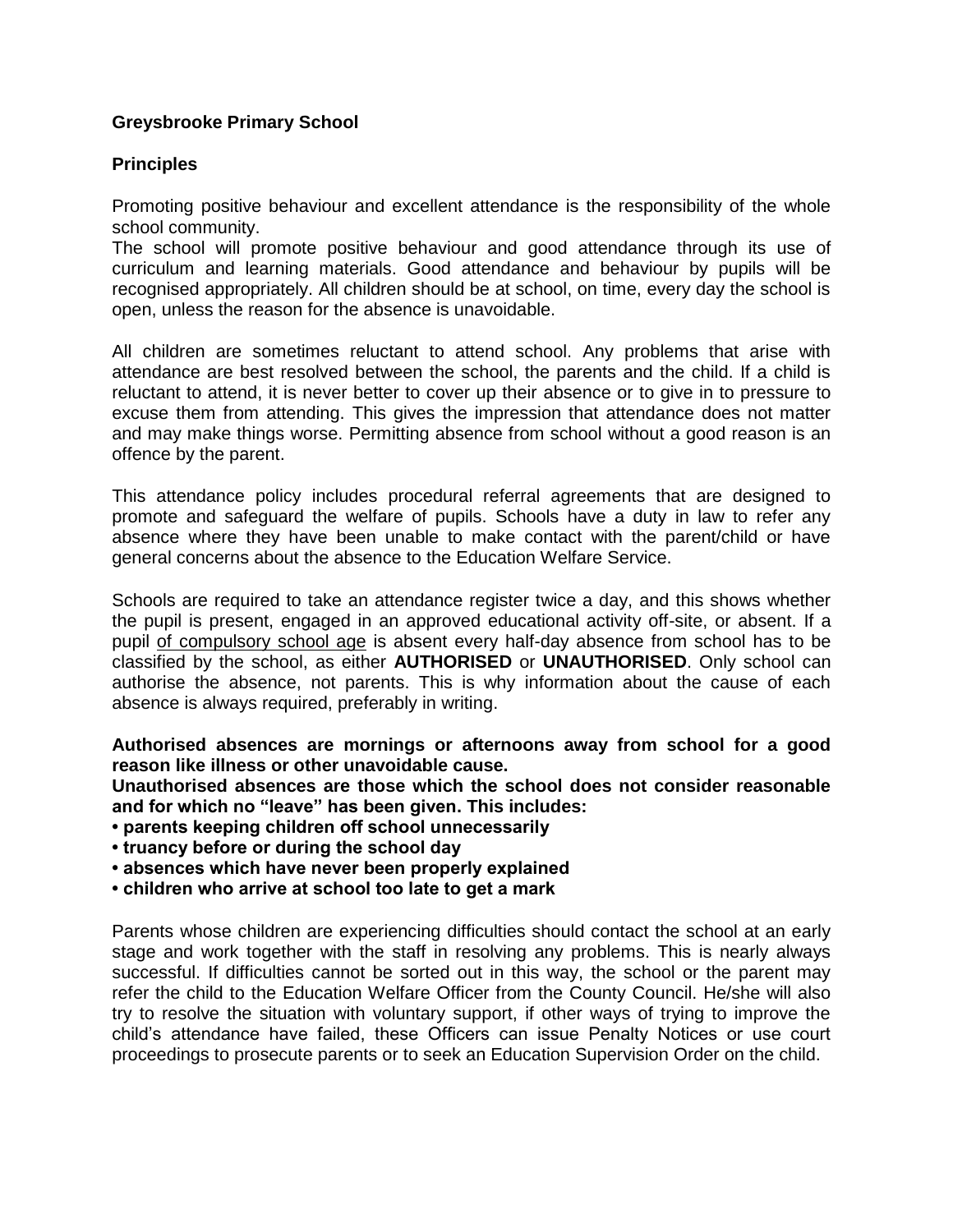Alternatively, parents or children may wish to contact the EWO themselves to ask for help or information. They are independent of the school and will give impartial advice. Their telephone number is available from the school office or by contacting the Local Education Authority.

#### **Registration**

The school is required to mark the attendance register twice each day. Greysbrooke Primary School uses electronic registration. Teachers or an authorised member of support staff will mark the electronic register with a 'present' code or 'N' – see codes below. Staff in the office will check all 'N' codes and replace them if necessary before uploading to the pupil database. Classroom teachers are responsible for completing the attendance registers using the prescribed codes (shown below).

| <b>CODE</b>             | <b>DESCRIPTION</b>                    | <b>MEANING</b>                |
|-------------------------|---------------------------------------|-------------------------------|
|                         | Present (AM)                          | Present                       |
|                         | Present (PM)                          | Present                       |
| $\overline{\mathsf{B}}$ | Educated off site (NOT dual           | Approved educational activity |
|                         | registration)                         |                               |
| C                       | Other authorised circumstances (not   | Authorised absence            |
|                         | covered by another appropriate        |                               |
|                         | code/description)                     |                               |
| D                       | Dual registration (i.e., pupil        | Approved education activity   |
|                         | attending other establishment)        |                               |
| E                       | Excluded (no alternative provision    | Authorised absence            |
|                         | made)                                 |                               |
| F                       | Extended family holiday (agreed)      | Authorised absence            |
| $\overline{\mathsf{G}}$ | Family holiday (NOT agreed or days in | Unauthorised absence          |
|                         | excess of agreement)                  |                               |
| Η                       | Family holiday (agreed)               | Authorised absence            |
|                         | Illness (NOT medical or dental etc.   | Authorised absence            |
|                         | appointments)                         |                               |
| J                       | <b>Interview</b>                      | Approved educational activity |
|                         | Late (before registration closed)     | Present                       |
| M                       | Medical/Dental appointment            | Authorised absence            |
| Z                       | No reason yet provided for absence    | Unauthorised absence          |
| O                       | Unauthorised absence (not covered     | Unauthorised absence          |
|                         | by any other code/description)        |                               |
| $\overline{\mathsf{P}}$ | Approved sporting activity            | Approved educational activity |
| $\overline{\mathsf{R}}$ | Religious observation                 | Authorised absence            |
| $rac{S}{T}$             | <b>Study leave</b>                    | Authorised absence            |
|                         | <b>Traveller absence</b>              | Authorised absence            |
| ັບ                      | Late (after registers closed)         | Unauthorised absence          |
| $\overline{\mathsf{V}}$ | Educational visit or trip             | Approved educational activity |
| $\overline{\mathsf{W}}$ | Work experience                       | Approved educational activity |

#### **REGISTER CODES**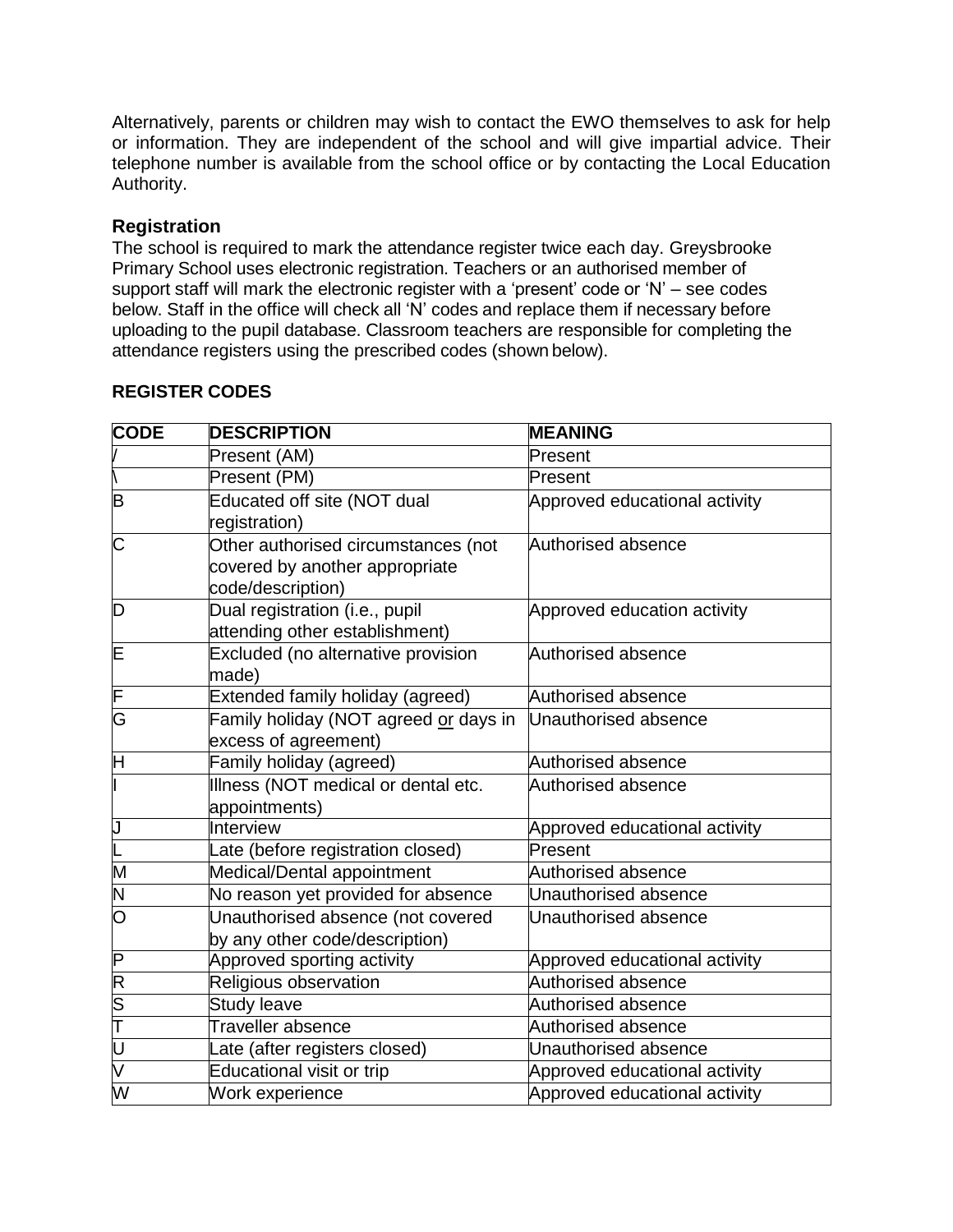| IX | Non-compulsory school age | Not counted in possible |
|----|---------------------------|-------------------------|
|    | absence                   | attendances             |
|    | Enforced closure          | Not counted in possible |
|    |                           | attendances             |
|    | Pupil not yet on roll     | Not counted in possible |
|    |                           | attendances             |
| #  | School closed to pupils   | Not counted in possible |
|    |                           | attendances             |

The register will be called promptly at **8.55am** and **12.55pm** by each class teacher and a mark of 'present' or 'N' will be made during the registration period in respect of each child.

#### **Lateness**

Children are able to enter their classroom from 8.45am with school officially starting at 8.55am. Pupils are expected to arrive at school on time every day. It is very disruptive to their own education, and that of others in their class, if they are late. Registration occurs between 8.55 – 9.05am and again between (12.55 – 1.05pm). Pupils are expected to attend full time once they are statutory school age. Those arriving after the registration period has closed are marked as late on the class registers. Those arriving after 9.25 am or 1.05pm with avoidable lateness are marked as having unauthorised absence for the remainder of that school session. Discretion is granted for an attendance where the child has arrived at the first reasonable opportunity after a medical appointment or where there have been genuine transport difficulties. For health and safety reasons it is important that the school knows who is in the building. Pupils arriving late should therefore report to the school office. It is important that all pupils arriving late follow this procedure.

For the same reason it is important that pupils leaving the premises legitimately (e.g. for a medical appointment), or returning to school later in the day leave with an approved adult from the main reception area; having informed the office staff that they are leaving. Parents should not take children from school unless a member of staff has been informed.

In these circumstances the child will be signed in a book held in the school office. The book is also used to record the time and reason why a child leaves school earlier than the usual end of the school day such as for a hospital appointment or a music examination.

There is no such concept as "authorised lateness"; the child is either present or unauthorised absent.

A pupil who has 10 unauthorised late marks (not necessarily consecutive) over a period of 12 school weeks (excluding school holidays) may receive a penalty warning notice and a fine.

We ask all parents to help us achieve our aim of 0% unauthorised absence. Absence request forms are available from the school office. Children with 100% attendance are rewarded with a certificate at the end of the school year.

The Department for Education collects data from schools relating to both authorised and unauthorised absences and uses it in tables to compare schools. Although we are not aware of any child being absent from school without their parents' knowledge, any unauthorised absence in published tables is seen by most people to indicate levels of truancy. It is therefore important to provide accurate information to school when your child is absent.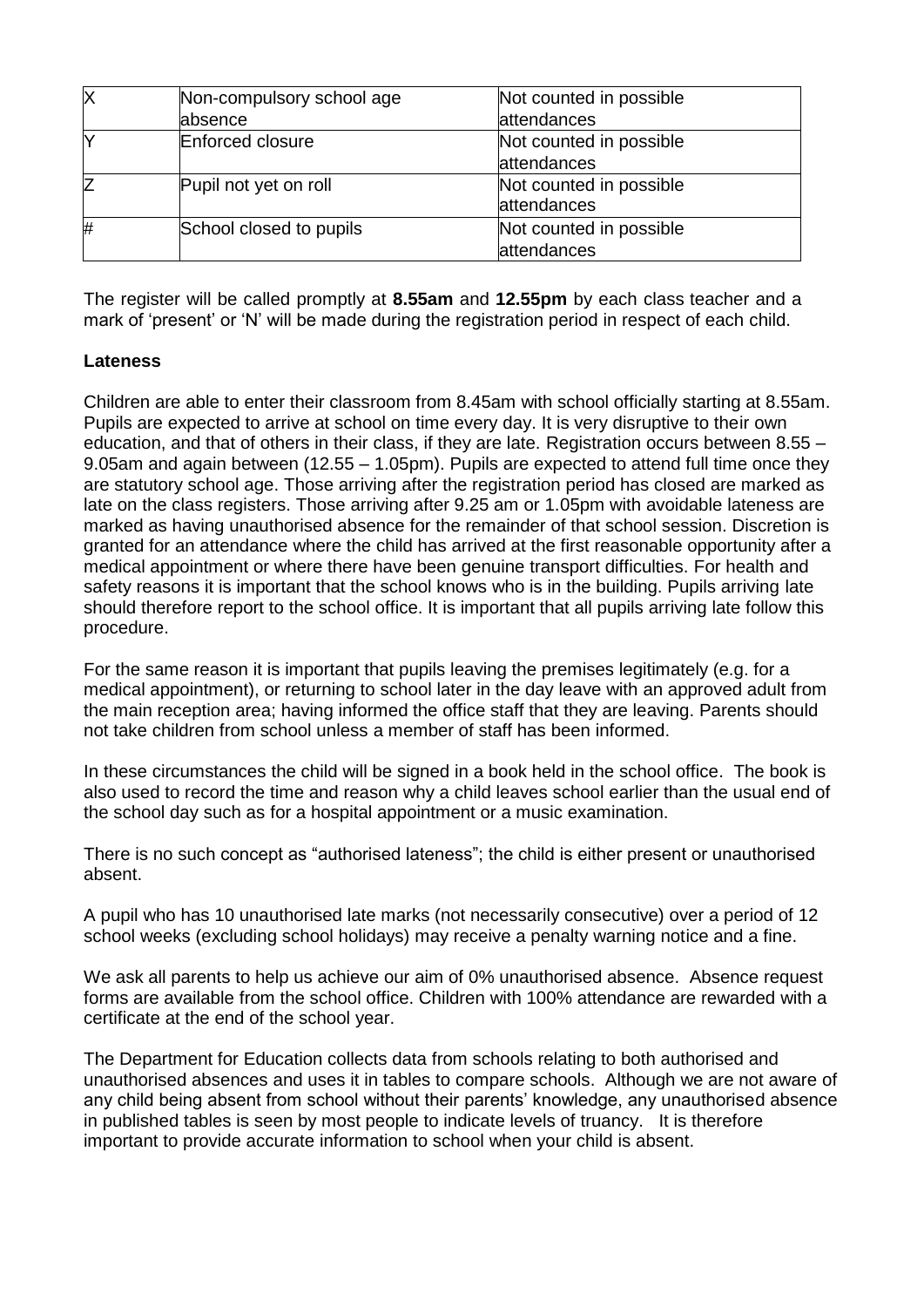#### **Procedures**

Attendance has a very high profile at Greysbrooke Primary School and is regularly discussed at assemblies and in classes. Parents are regularly reminded in newsletters and school meetings about the importance of good attendance and its links to attainment

The school applies the following procedures in deciding how to deal with individual absences:

If a child is absent from school parents are advised to contact school on the first day of absence, by 9.30am and give the reason. Usually absence is the result of illness. Telephone calls are an acceptable form of notification and a record is made of the call, who the caller was, the time of the call and the reason given for the absence. This information is used to inform the register coding. Alternatively, parents can email [notification@greysbrooke.staffs.sch.uk](mailto:notification@greysbrooke.staffs.sch.uk) to advise.

Should the school not be informed by parents in any way about the reason for an absence, this is followed up by a text to the parent on the first day of absence (followed by a telephone call if no response) and is dealt with by the School Office Team. This allows us to keep accurate records of authorised or unauthorised absences.

It is the school that decides how to classify absences, not the parents.

#### School Strategies to Tackle Absence

Where there is an emerging pattern of a pupil's absence the school will invite parents to a meeting to discuss the reasons for the absences. Plans should be put in place with the parents and pupil to resolve any difficulties and improve the attendance within a specified time limit. It will be explained to parents that any future absences will be unauthorised unless there is clear evidence of a good reason for them. Greysbrooke Primary School may consider the implementation of a EHA (Early Help Assessment) should the need arise. A 'Safe and Well Check' may also be requested by the school.

#### Referral to the Local Authority Education Welfare Officer

If there continue to be unauthorised absences by the end of the specified time (or sooner if the pupil is failing to attend school at all), the matter will be referred to the Local Authority Education Welfare Officer. Regulations (Education Pupil Regulations 2006) require schools to inform the LA of every pupil who has been continuously absent without a good reason (i.e. the absence is unauthorised) for 20 school sessions (10 days) over a period of 12 weeks, excluding school holidays. These absences do not need to be consecutive. This may result in a Penalty Notice being served.

Parents whose children are experiencing difficulties should contact school at an early stage and work together with staff in resolving any problems. This is nearly always successful.

Alternatively, parents or children may wish to contact the EWO themselves to ask for help or information. They are independent of the school and will give impartial advice. Their telephone number is available from the school office or by contacting the Local Authority.

#### **Leave of absence**

The Department for Education makes it clear that head teachers may not grant any leave of absence during term time unless there are **exceptional circumstances**. Head teachers now also determine the number of school days a child can be away from school if the leave is granted.

There is no automatic right to any leave in term time.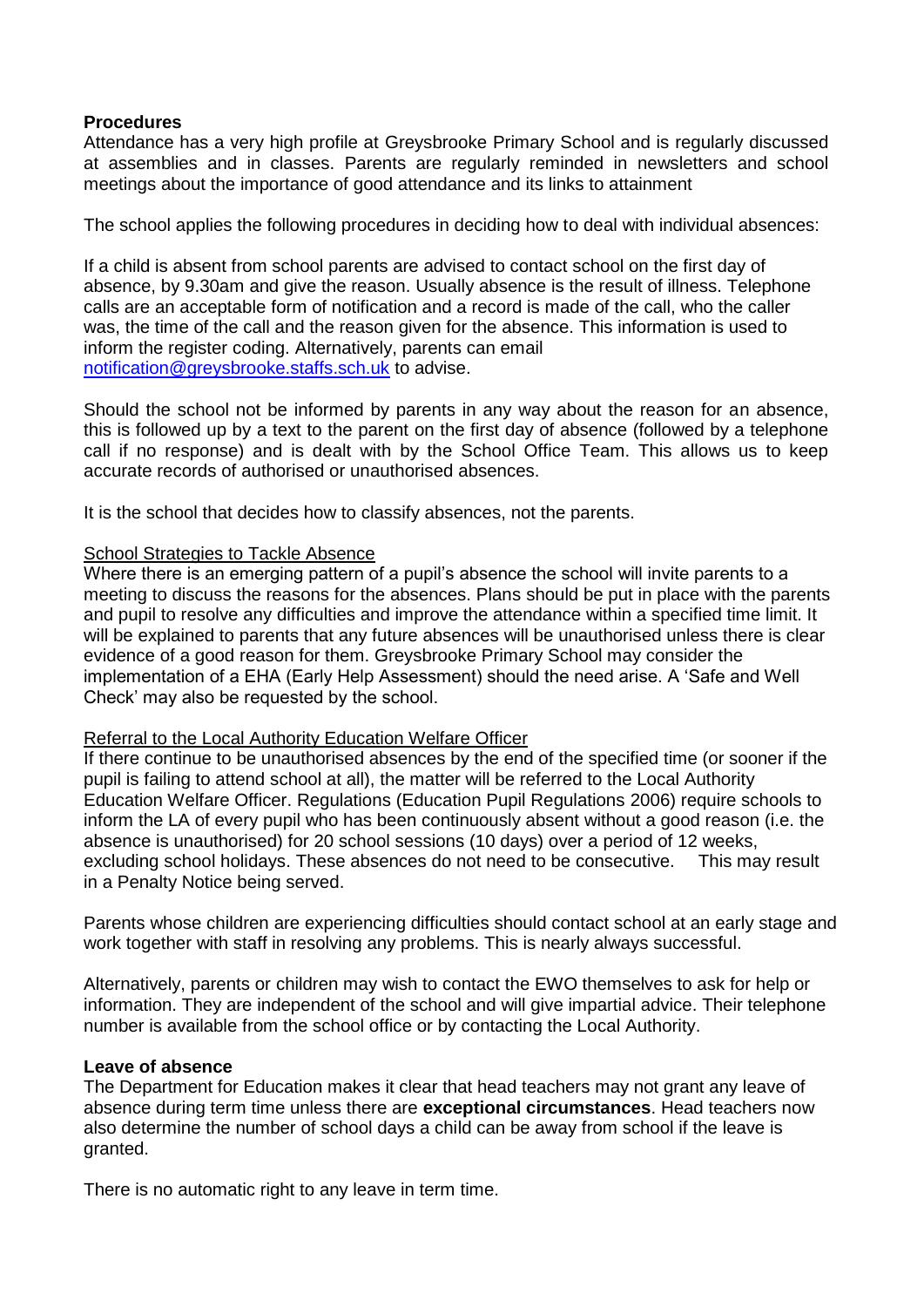Staffordshire County Council understands the challenges that some parents face when booking holidays particularly during school holidays. However, the County Council believes that, in order to ensure children receive the best education and prospects, that they should be in school during term time.

Each case will be considered individually and on its own merits. Parents need, therefore, to consider very carefully before making any request for leave of absence. In considering a request, the school will take account of: -

the **exceptional** circumstances stated that have given rise to the request the stage of the child's education and progress and the effects of the requested absence on both elements the overall attendance pattern of the child frequency of similar requests whether the parent made the request in advance students/pupils on examination courses or due to take SATS will **not** normally be granted leave of absence.

Where parents have children in more than one school a separate request must be made to each school. The head teacher of each school will make their own decision based on the factors relating to the child at their school. However head teachers may choose to liaise with each other as part of their decision-making process.

Should the school decide to grant leave of absence, but the child **does not return to school at the time s/he was expected to** (i.e. following the expiry of the granted leave of absence period) and no information is available to the school to explain/justify the continuing absence this absence will be recorded as unauthorised.

- Should the school decide **not to grant leave of absence** and parents still take their child out of school, the absence will be recorded as **unauthorised.** This unauthorised absence may be subject to a Penalty Notice fine of £60 **per parent per child**. This fine will increase to £120 if not paid within 21 days. Failure to pay the £120 fine within the period 22 to 28 days may lead to Court proceedings.
- A parent can receive more than one Penalty Notice per academic year.

Schools are obliged to inform parents that they may be subject to a Penalty Notice if their child's absence from school is unauthorised. This is in line with Staffordshire County Council's Code of Conduct (January 2018)

The Local Authority will continue to monitor all school absences during term time and support head teachers in challenging parents who ignore the law. Generally the DfE states that parents include all those with day to day responsibility for a child.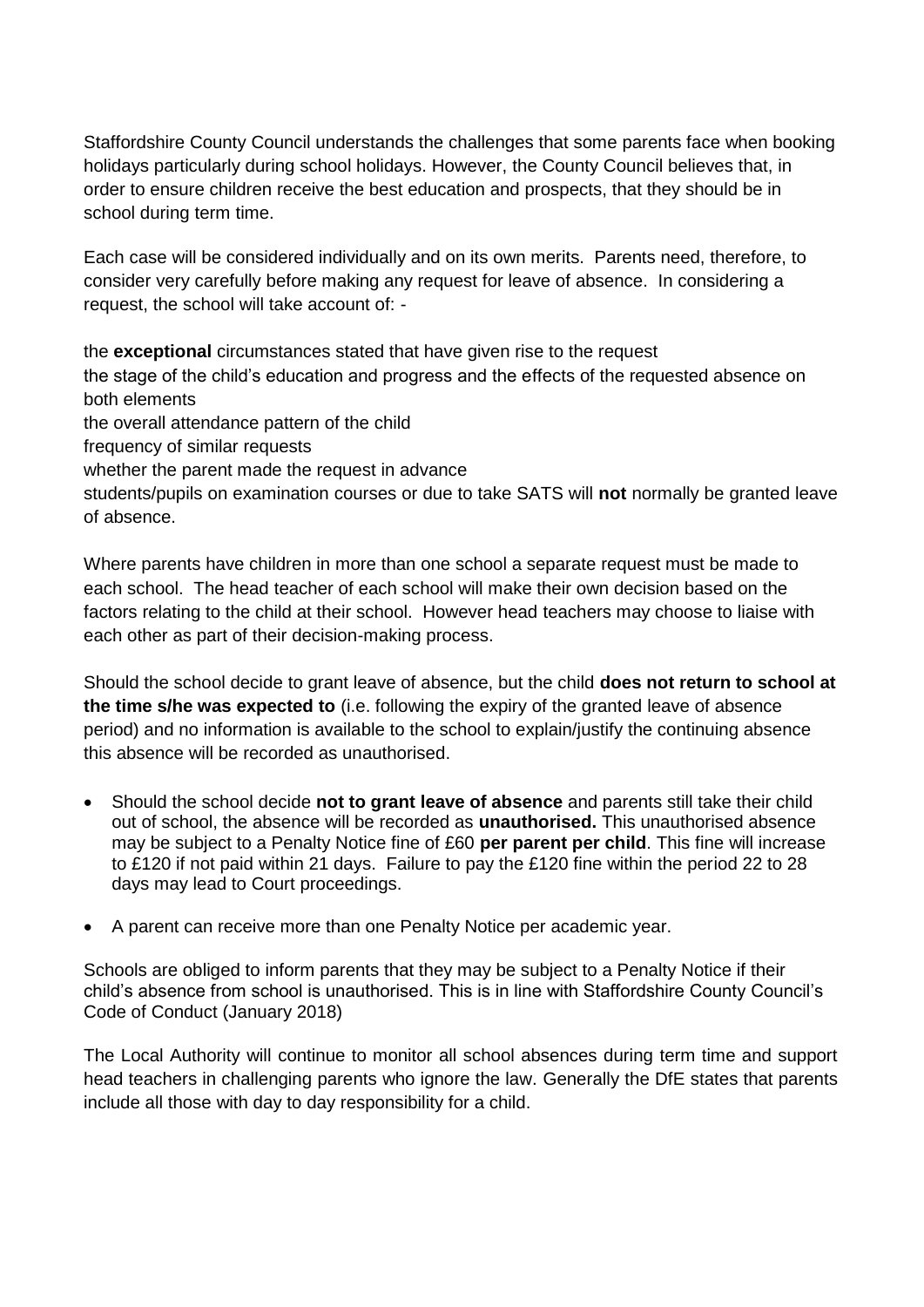#### **Parents or Carers Responsibilities:**

- Parents have a legal duty to ensure that their children of compulsory school age attend school regularly.
- Inform school straight away if your child cannot attend and give the reason.
- Try to make routine medical, dental or other appointments outside the school day
- Ensure the school is aware of any circumstances at home that may be likely to affect their attendance
- Encourage good routines at home which promote a healthy lifestyle including enough sleep
- Talk to your child about school and let the school know if your child is worried about any issues such as difficulties with homework or friendship problems.
- Do not book holidays in term time this will only be authorised in exceptional circumstances
- Seek advice from your G.P. if you are not sure how long to keep your child off school with an illness
- Ensure school has all your up to date contact details.
- Encourage your child to enjoy school and make the most of all the opportunities available to them.

#### **Governors' responsibilities**

The governing body of a maintained school shall make arrangements for ensuring that their functions relating to the conduct of the school are exercised with a view to safeguarding and promoting the welfare of children who are pupils at the school.

#### **Summary**

Attendance is monitored by year group, class group and by reasons for absence. Accurate attendance returns are made to the DfE within the stipulated time frame.

The school has a legal duty to publish its absence figures and to promote attendance. Equally, parents have a duty to make sure that their children attend. School staff are committed to working with parents as the best way to ensure as high a level of attendance as possible.

Policy Reviewed: February 2021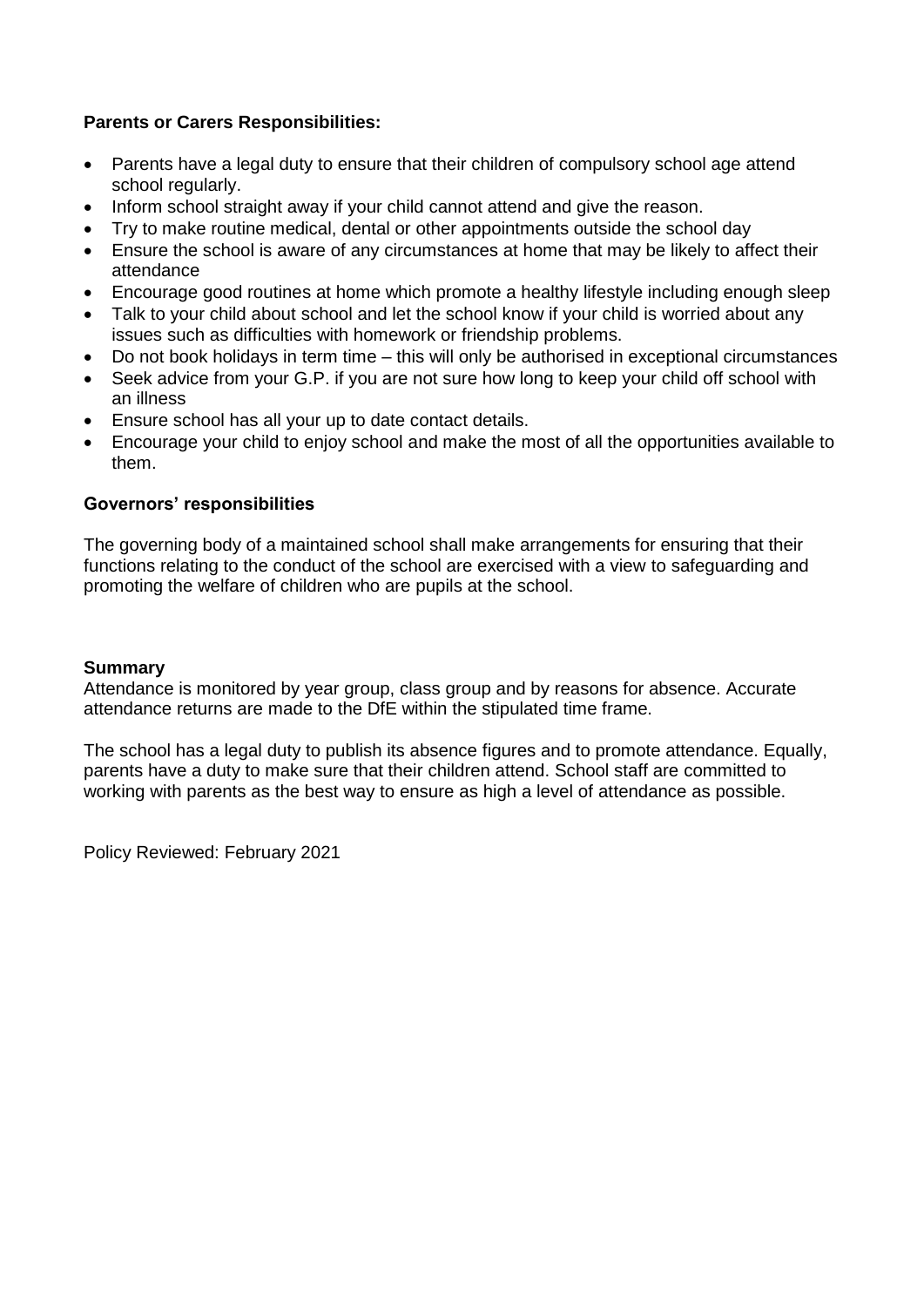#### **Appendix 1**

#### **A GUIDE FOR PARENTS**

#### **1. When does my child need to be in School?**

Your child should be at school in good time for registration. The morning register will be called promptly at 8.55am and the afternoon register at 12.55pm. Children are able to enter their classroom from 8.45am with school officially starting at 8.55am

#### **2. What happens if my child is late?**

Registration finishes at 9.05am in the morning and 1.05pm in the afternoon.

If your child arrives after 9.05am he/she will be marked as absent (unless a good reason for lateness is provided, in which case the mark will be changed to late).

If your child arrives after 1.05pm he/she will be marked absent (unless a good reason for lateness is provided, in which case the mark will be changed to late).

Pupils who arrive after registration should report to the school office to sign in with the office staff who will adjust the class register as necessary. A pupil who has 10 unauthorised late marks (not necessarily consecutive) over a period of 12 school weeks (excluding school holidays) may receive a penalty warning notice and a fine.

#### **3. Does the School need letters explaining my child's absence or will a phone call do?**

We would expect a parent to telephone the school or email

notification@greysbrooke.staffs.sch.uk on the first day of absence. Parents can leave a message on the answering machine indicating the reasons and likely length of the absence. If you do not phone/email us, we will text you on the first day of absence, followed up with a telephone call if we do not hear from you. If telephone contact is not made, a letter explaining the absence on the first day of return to school will be required otherwise the absence will be unauthorised.

#### **4. What reasons will the school accept for absences?**

- Illness
- Emergency dental/medical appointment (Please make routine appointments after school or during the Holidays)
- Day of religious observance
- Family bereavement

Except in the case of illness, you should ask for permission for your child to miss school well in advance, giving full details. In cases of recurring absences through illness you may be asked to produce a medical certificate.

#### **5. What is unacceptable?**

The school will not authorise absence for day trips, visiting relatives, shopping or birthdays etc. Only in exceptional circumstances will a holiday be authorised (a leave of absence form must be completed well in advance).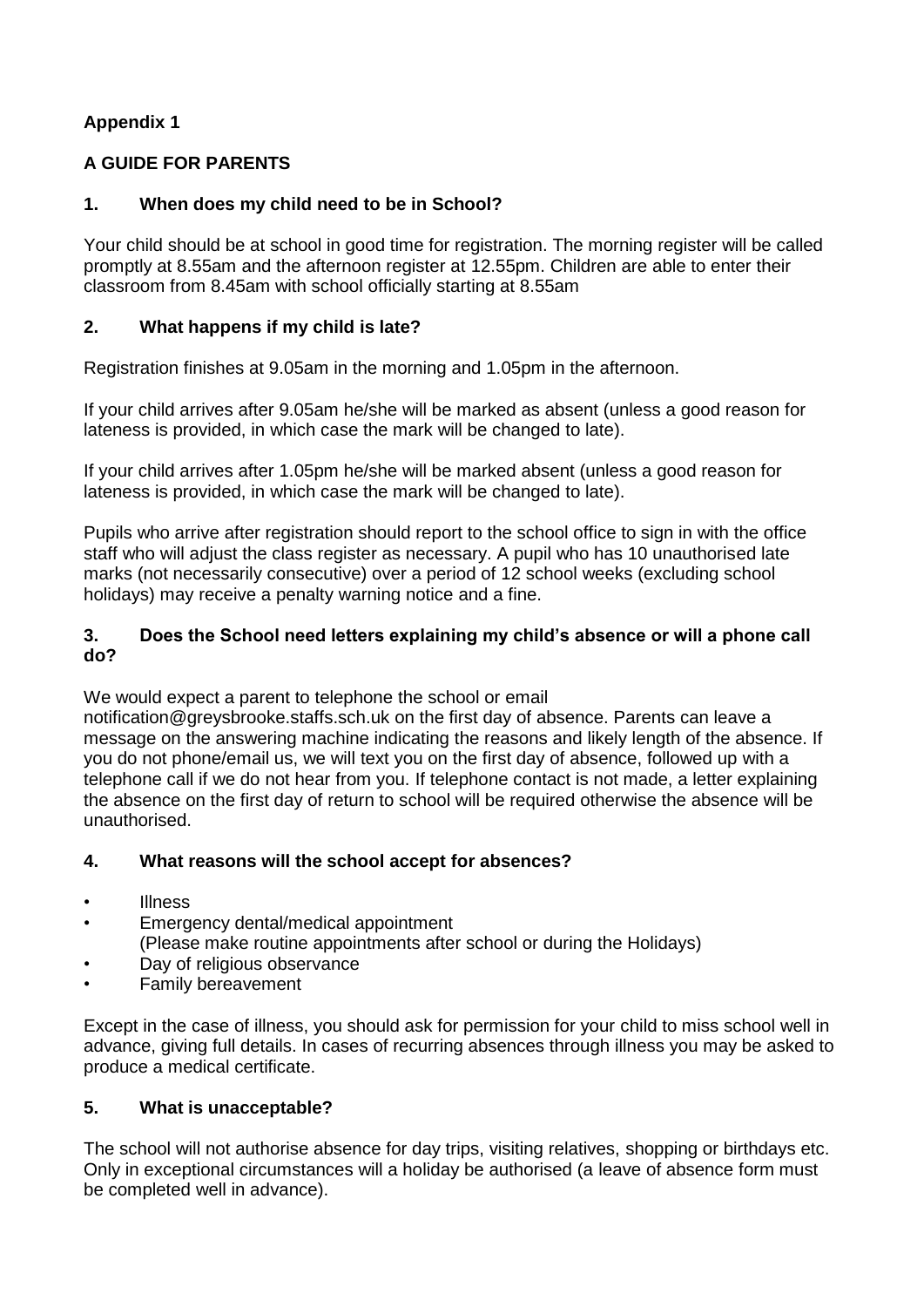#### **6. Will the school contact me if my child is absent?**

The school operates a first day response to absences: we will text you if we have not heard from you. This is because we believe it is our responsibility to ensure your child's safety as well as their regular school attendance.

If we are concerned about aspects of your child's attendance or punctuality we will contact you to discuss the best way forward.

#### **7. I am thinking about sending my child on an extended absence for an overseas to visit relatives. What should I do?**

Greysbrooke Primary School will not normally authorise extended family visits overseas as these visits can take place during the school holidays. However, it is mindful that families may need to

- visit seriously ill family members
- attend a family wedding or funeral
- participate in an act of religious observance (e.g. Hajj)

In such circumstances the leave would be authorised for the date of the event / act of religious observance

#### **8. What can I do to encourage my child to attend school?**

Make sure your child gets enough sleep and gets up in plenty of time each morning. Ensure that he/she leaves home in the correct clothes and properly equipped. Show your child, by your interest, that you value his/her education. Your child will bring home a Reading Diary each evening. Please ensure you look at it with your child and support them with their reading or homework as necessary.

#### **9. My child is trying to avoid coming to school. What should I do?**

Contact your child's class teacher immediately and openly discuss your worries. Your child could be avoiding school for a number of reasons – difficulties with school work, bullying, friendship problems, family difficulties. It is important that we identify the reason for your child's reluctance to attend school and work together to tackle the problem.

In some cases you may find it helpful to discuss the circumstances of your child's difficulties with an Education Welfare Officer. The school may also refer you to an Education Welfare Officer who works with staff and families if difficulties with attendance arise.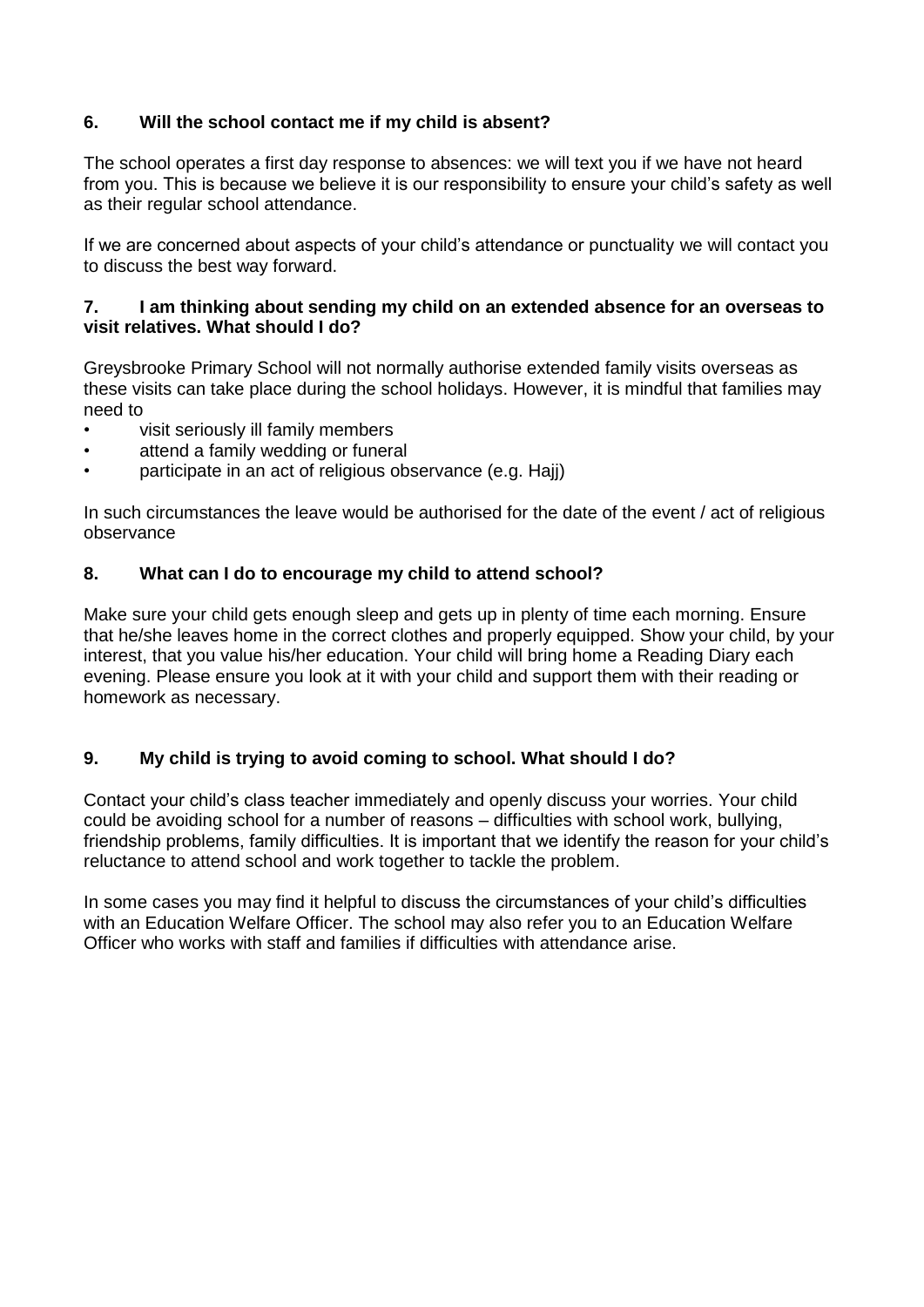#### **Appendix 2**

# **Children Missing Education March 2019**

## **Introduction**

- 1. All professionals working with children, as well as the wider community can help by remaining vigilant to children's safety and wellbeing. The law states that all children, regardless of their circumstances, are entitled to an efficient, full time education which is suitable to their age, ability, aptitude and any special educational needs they may have.
- 2. Children missing education (CME) are children of compulsory school age who are not registered pupils at a school and are not receiving suitable education otherwise than at school.
- 3. Although the focus of this document is on the policy around CME in Staffordshire, the work should be seen within the wider context of the LA in safeguarding and promoting the welfare of all children living within the county boundaries.
- 4. The Department for Education guidance "Children Missing Education Statutory Guidance for Local Authorities September 2016" sets out the key principles to enable local authorities in England to implement their legal duty under section [436A of the Education Act 1996](https://www.legislation.gov.uk/ukpga/1996/56/section/436A) to make arrangements to identify, as far as it is possible to do so, children missing education (CME). This document is followed by the Local Authority in its delivery of the above duties.
- 5. If you know of any child who is not receiving an education, or you know of a child who has gone missing from a school, or are in any doubt please contact:

Children Missing Education, Staffordshire County Council, Families First, Faraday Road, **Stafford** ST16 3NQ

Telephone: 01785 278999 or 895966 Email: [cme.referrals@staffordshire.gov.uk](mailto:cme.referrals@staffordshire.gov.uk)

- 6. If you are concerned about a child's safety i.e.
	- o you have a serious concern about the safety of a child
	- o you think a child is being harmed or is at risk of being harmed
	- $\circ$  you are worried that a child is living in circumstances where they are treated badly and not cared for properly

You **must** contact First Response on: 0800 13 13 126

Office hours: 8.30 am to 5.00 pm Monday to Thursday; and 8.30 am to 4.30 pm Friday Email: [firstr@staffordshire.gov.uk](mailto:firstr@staffordshire.gov.uk)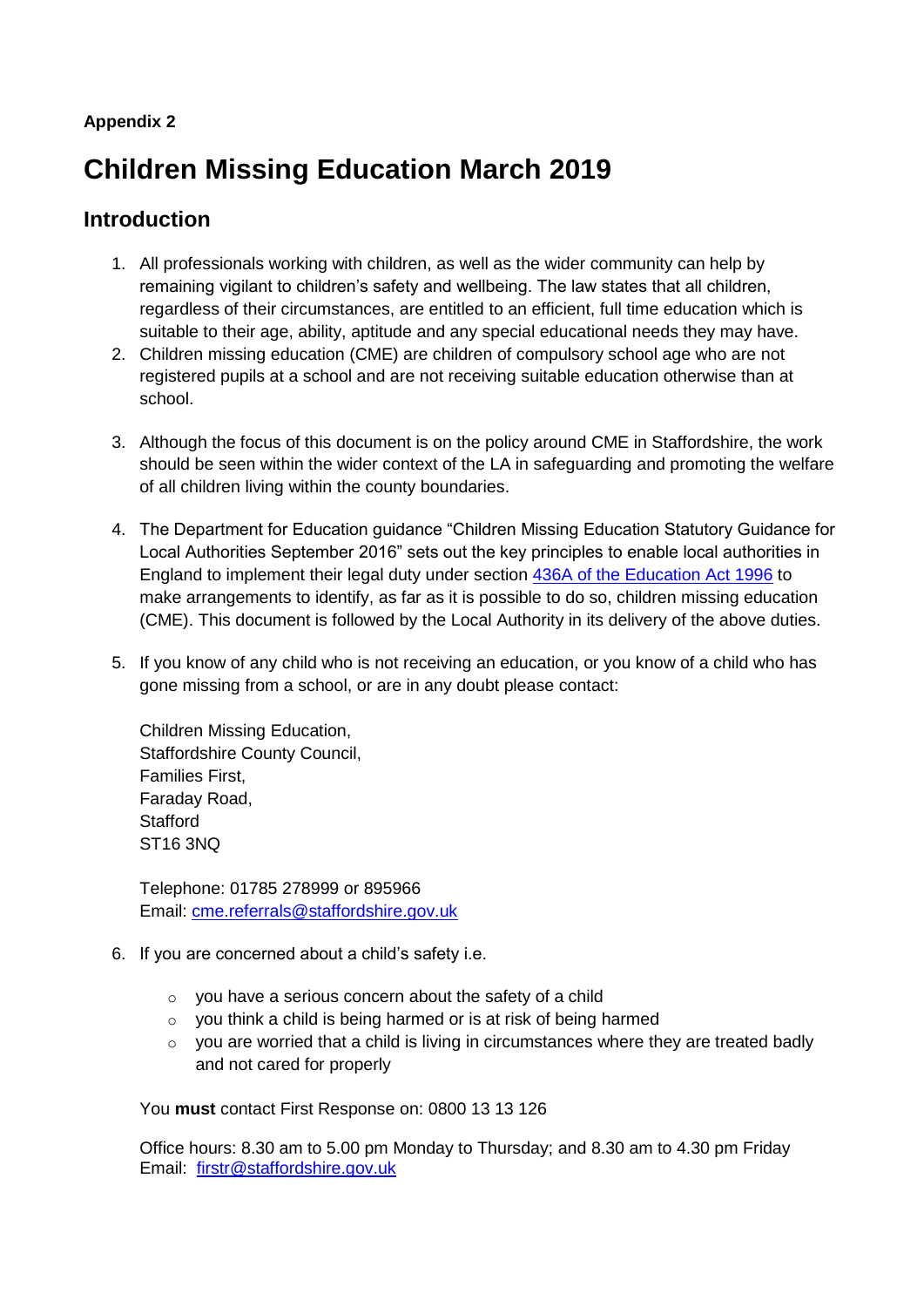- 7. The [Education and Inspections Act 2006](https://www.legislation.gov.uk/ukpga/2006/40/contents) places a duty on local authorities in England and Wales to make arrangements to identify children and young people of compulsory school age missing education in their area.
- 8. The DFE documents Keeping "Children Safe in Education 2018" and "Working Together to Safeguard Children - A guide to inter-agency working to safeguard and promote the welfare of children", originally published in March 2010, and revised in 2013, 2015 and 2018 says:

"There is a Children Missing Education (CME) named point of contact in every Local Authority. Every practitioner working with a child has a responsibility to inform their CME contact if they know or suspect that a child is not receiving education. To help local agencies and professionals find children who are missing from education and identify those that are at risk of going missing from education, guidance was issued in July 2004, identifying and maintaining contact with children missing, or at risk of going missing, from education."

## **Context**

- 1. This policy is intended to inform LA staff, schools, headteachers, governing bodies, other agencies and the public about how we minimise and prevent CME. It relates primarily to children who are of compulsory school age who do not currently have a school place, or their educational provision is unknown.
- 2. The DFE defines CME as:

'All children of compulsory school age who are not on a school roll, nor being educated otherwise (e.g. privately or in an alternative provision) and who have been out of any educational provision for a substantial period (usually four weeks or more)'

This definition is adopted in this CME Policy, with an understanding that EHE is a valid alternative provision.

- 3. Staffordshire County Council acknowledges that it is a key responsibility of the LA to promote the educational achievement of all children resident within the county or attending schools within the county. The best way to promote these outcomes for children is to ensure that as far as possible children of compulsory school age are either enrolled with an educational provider or are being EHE.
- 4. The [Children Act 2004](https://www.legislation.gov.uk/ukpga/2004/31/contents) places a duty on all agencies to work together to promote the welfare of children and to share information appropriately. This principle underpins SCC's policy on CME, and there is an expectation that all agencies and professionals will work together to ensure that children are participating in education, whether at an educational provision or at home.
- 5. There are certain points at which children are most at risk of becoming missing from education, and the most common reasons for this include:
	- $\circ$  Children not registered by parents/carers at school when they achieve compulsory school age.
	- o Children not registered at school for the start of high school (Year 7).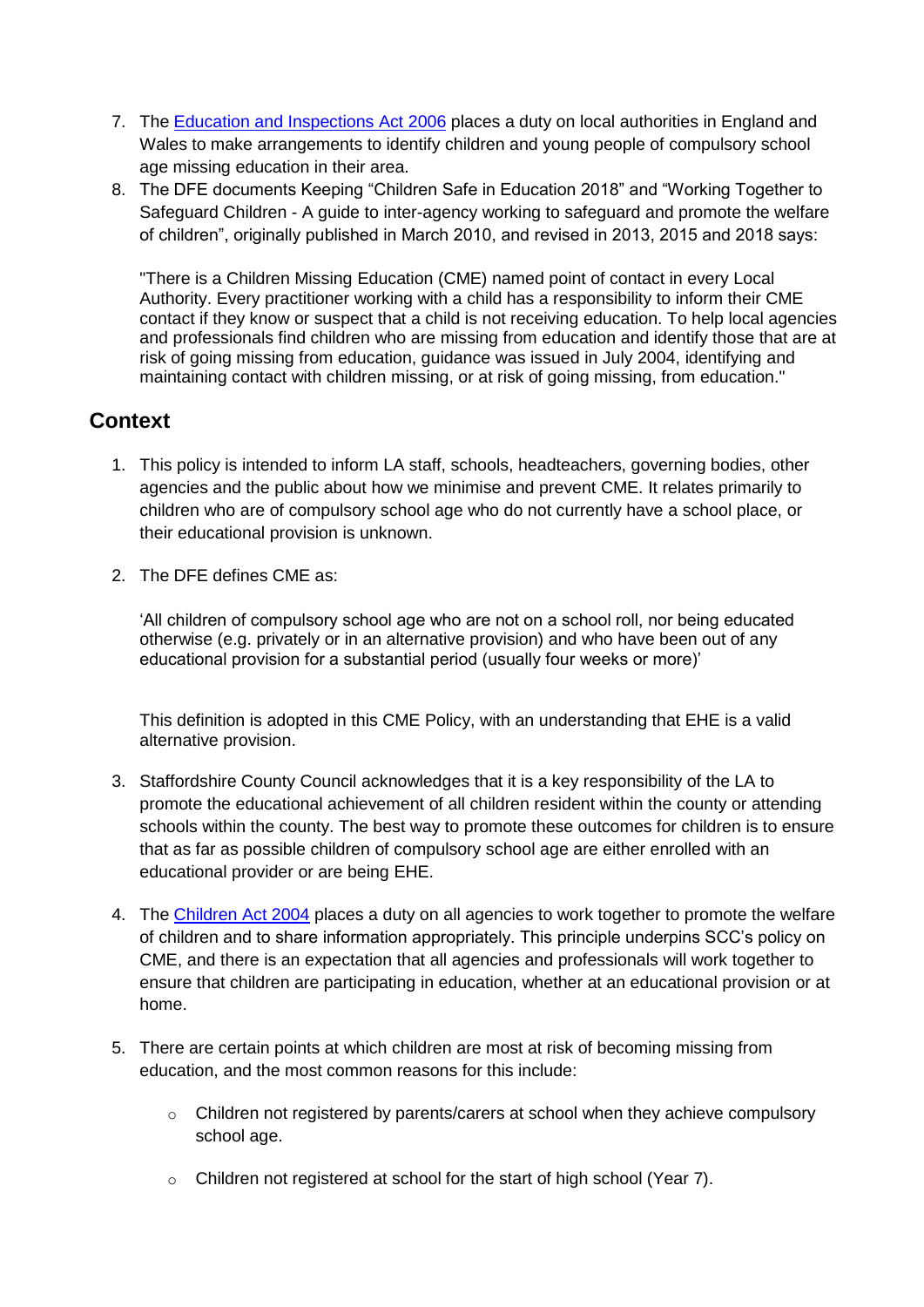- $\circ$  Frequent house moves, periods of homelessness or time spent in refuges.
- o Family breakdown.
- o Parents "withdrawing" children from school for an invalid reason.
- o Schools off-rolling pupils without the correct checks and procedures being followed.
- o Exclusion (lawful and unlawful).
- $\circ$  Children whose educational status is unknown, and it is therefore not possible to identify whether the child is receiving a suitable education.
- 6. Certain groups of children are more likely to be affected by the factors listed above and include:
	- o Children in Public Care (Looked After Children).
	- o Children who have been the subject of a Child Protection Plan.
	- o Refugees and asylum seekers.
	- o Gypsy, Roma and Traveller families.
	- $\circ$  Children who have experienced domestic violence or other adverse family circumstances.
	- o Children with special educational needs.
	- o Migrant families.
	- o Children who have had attendance difficulties.
- 7. The cost of children missing out on education can be very high to themselves, their families and society as a whole. Children who do not engage in education are unlikely to gain any formal qualifications, and a fragmented educational history can result in low levels of functional literacy and numeracy in adult life.
- 8. Missing out on learning is also linked to other problems in later life including:
	- o Unemployment.
	- o Homelessness.
	- o Criminal and anti-social behaviour.
	- o Involvement in prostitution and the sex trade.
	- o Substance abuse.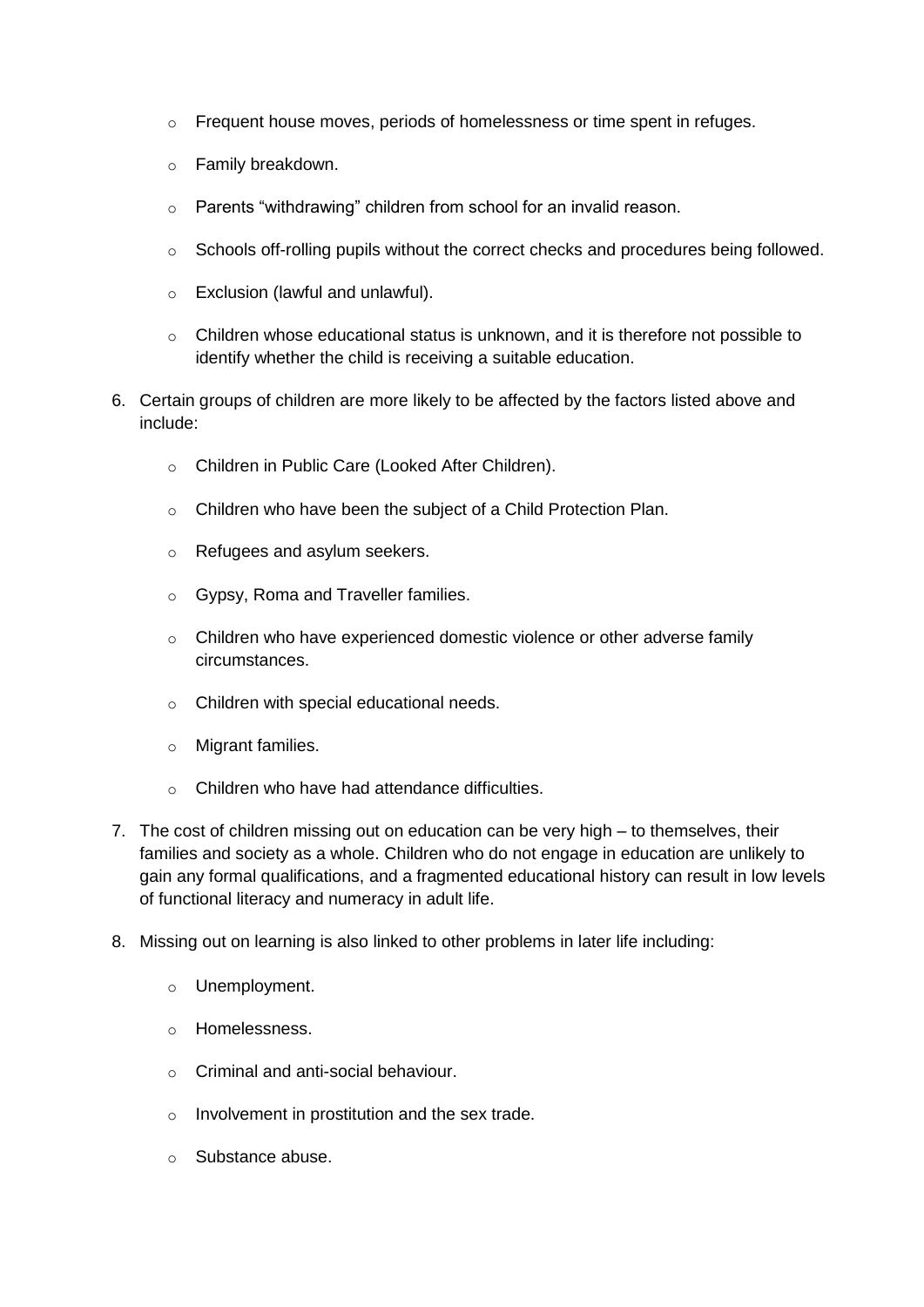- o Teenage parenthood.
- o Mental health and self-esteem issues.
- o Physical health issues (including those linked to poverty).
- o Forced marriage.

## **The duty of the local authority**

1. As an LA, we have a duty under [s436A of the Education Act 1996](https://www.legislation.gov.uk/ukpga/1996/56/section/436A) to establish (so far as it is possible to do so) the identities of children in our area who are of compulsory school age but who are not registered pupils at a school or receiving some other form of suitable education.

We therefore must identify all children within our area and ensure that they are either registered pupils at a maintained, non-maintained or independent school, or that they are receiving another form of suitable education. Part of this duty therefore requires us to have details of those pupils registered at all schools who are ordinarily resident within Staffordshire.

2. SCC has a duty to act in accordance with the aforementioned Statutory Guidance for local authorities in England to identify children not receiving a suitable education, published in November 2013. This requires us to "put in place arrangements for joint working and information sharing with other local authorities and relevant partner agencies that come into contact with children and families".

The guidance makes clear that such "partner agencies" will include all types of education providers both maintained and independent schools, and local authorities are recommended to maintain a database of all school age children, along with how they are being educated.

- 3. As outlined above, the obligation under [s436A of the Education Act 1996](https://www.legislation.gov.uk/ukpga/1996/56/section/436A) to make arrangements to identify children who are not receiving a suitable education includes a duty under [s437 of the same Act](https://www.legislation.gov.uk/ukpga/1996/56/section/437) to intervene if it appears that a child is not receiving a suitable education. Local authorities also have a duty under [s175 of the Education Act 2002](https://www.legislation.gov.uk/ukpga/2002/32/section/175) to safeguard and promote the welfare of children through their educational obligations.
- 4. In relation to the LA's duties around Promoting the Education of Looked After Children (DfE Statutory Guidance July 2014), as a corporate parent we do not tolerate drift and delay where children the LA looks after are without an education placement that is appropriate to their assessed needs. This includes using our powers of direction in a timely way rather than because of protracted negotiation.
- 5. CME works with the Virtual School and a range of professionals to ensure that there are effective arrangements in place to support the education of looked after children. This includes ensuring that there is timely communication and effective cooperation with other local authorities in relation to education placement changes, school admissions, achievement and exclusions.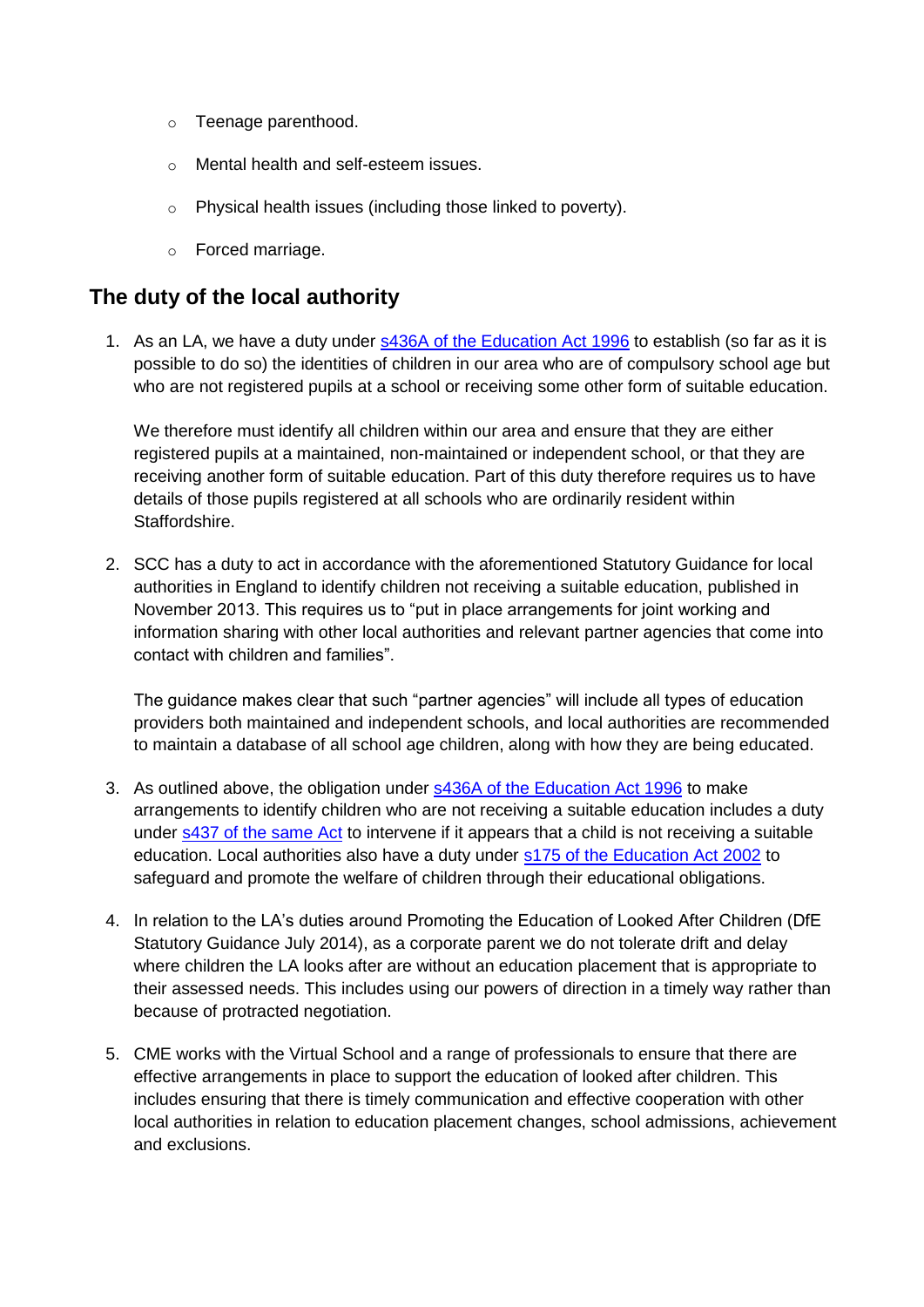6. Where there are concerns that children are at risk of becoming involved in violent extremist activity, in consultation with the schools these will be referred to the Police Prevent Team in partnership with the Education Safeguarding Advice Service.

## **The role of schools**

- 1. It is understandable and appropriate that schools should be concerned about revealing personal information about pupils. However, all information held by SCC is processed in accordance with the [Data Protection Act 1998.](https://www.legislation.gov.uk/ukpga/1998/29/contents) Under Paragraph 5(c) of Schedule 2 to the Act, personal information can be disclosed where necessary for the exercise of any function given to any person under an enactment. [As noted in 3,](https://www.staffordshire.gov.uk/education/welfareservice/missing/CME-policy/Children-Missing-Education-policy.aspx#Thedutyofthelocalauthority) SCC has a duty to ensure that children within its boundaries are being appropriately educated, and it is necessary for this function that we obtain this information.
- 2. When a child is expected to join a school and does not arrive, for the first 10 school days the school should make their own enquiries. This should include trying to contact the parents/carers by telephone or letter. School may also wish to contact the School Admissions Team to establish if the child has been registered elsewhere.
- 3. For absence of between 10 and 20 school days, schools may request EWW support (if eligible) to establish the reason for the unknown absence and lack of information. The request must include a record of the reasonable enquiries made so far (see CME "Reasonable enquiries" for more details).
- 4. If after 20 school days (four school weeks) the child has not been located, the school should complete and submit a CME Referral Form to **[cme.referrals@staffordshire.gov.uk](mailto:cme.referrals@staffordshire.gov.uk)** and it is at this point that the Headteacher should take the child off the school roll.
- 5. If a child is absent, or fails to return from an agreed holiday, the school should follow their normal procedures for investigating the absence, using "Reasonable Enquiries" (see CME [webpage\)](https://www.staffordshire.gov.uk/education/welfareservice/missing/CME.aspx).
- 6. If a child is absent from school because they are believed to have moved away, school are still required to keep the pupil on roll whilst making reasonable enquiries, and only remove from roll after 20 school days have elapsed. It is at this point that a referral to CME should be made.
- 7. When the school and EWW have investigated, but not located the child and 20 school days have elapsed, schools should follow the procedure outlined in 4.4.
- 8. If there is a concern regarding the immediate safety of the child First Response must be contacted (see 1.4). Dependent on the level of concern, the Education Safeguarding Advice Service can also be consulted by emailing [esas@staffordshire.gov.uk](mailto:esas@staffordshire.gov.uk) or telephoning 0800 13 13 126 (option 3).
- 9. It is the decision of the Headteacher of the school as to when to remove a child from roll; however, deletions from a school roll can usually be made after four school weeks (20 school days) continuous absence where all reasonable attempts have been made to trace a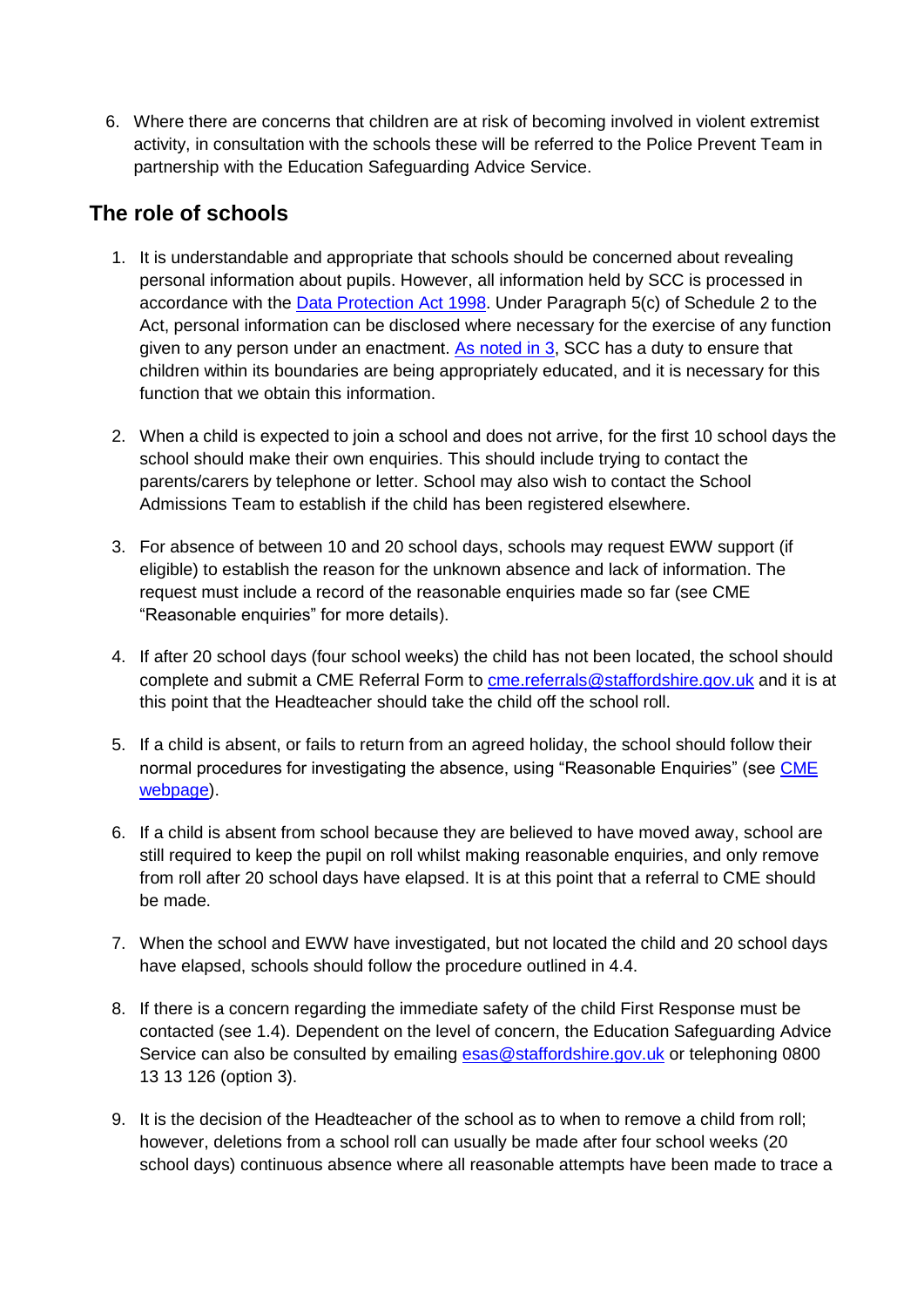child and the CME team have been notified. In these circumstances the child's details should also be uploaded onto the Teachernet s2s lost pupils' database.

- 10. There is statutory guidance governing when schools can delete children from their admissions register. These are outlined in Regulation 8 of the [Education \(Pupil Registration\)](http://www.legislation.gov.uk/uksi/2006/1751/regulation/8/made)  [\(England\) Regulations 2006.](http://www.legislation.gov.uk/uksi/2006/1751/regulation/8/made)
- 11. When a child is deleted from the school's admissions register, the school must update their school management information system and clearly indicate the date and the reason for removal from roll. On the "i" tab next to "Reason for Leaving" the new school's name should be given together with its seven-digit school identifier number (schools in England and Wales) or the school name and locality (schools in Scotland, Northern Ireland, Isle of Man, Channel Islands, Gibraltar or Armed Forces Schools abroad).
- 12. When a pupil leaves a school for a known destination, the school should upload the child's records to s2s – a secure national database. This generates an email to the receiving school which then downloads the information.
- 13. In February 2018 all schools in Staffordshire were issued with "Deregistration Guidance". This is a quick reference sheet which lists all the reasons why a pupil can be taken off roll. Schools are asked to refer to this guidance (see [CME webpage\)](https://www.staffordshire.gov.uk/education/welfareservice/missing/CME.aspx) and notify the LA accordingly depending on the reason.
- 14. When a pupil is taken off roll due to their having been admitted to a new school, the school the pupil is leaving should complete an OR.1 (off-rolling) form which they should then send to [schools.capitadatateam@staffordshire.gov.uk.](mailto:schools.capitadatateam@staffordshire.gov.uk)

This will then ensure that the pupil is recorded as being at the new school and will avoid unnecessary investigation.

- 15. Where a pupil leaves a school without a known destination, (which will have been referred to CME see 4.4.) the school should also upload the child's records to the secure area of s2s known as the Lost Pupils Database. Any school then admitting the child without previous school history can request their LA to search the Lost Pupils Database for the child's records.
- 16. For those pupils mentioned in 4.14 above, the "Reason for Leaving" on the school's management information system should be amended to show "Unknown Destination". The Common Transfer File must also be completed, and coded XXXXXXX (destination unknown) or MMMMMMM (moved to independent sector or out of England and Wales). It can then be uploaded onto s2s in the normal way. These records are securely stored in an area of s2s known as the Lost Pupils Database. If a file is rejected, schools should recode the file MMMMMMM.
- 17. **Important** Please note that new Statutory Guidance for Local Authorities was issued by the DFE in September 2016. This makes specific reference to schools' responsibilities around CME and sets out the correct reporting mechanisms to ensure that these oftenvulnerable children are accurately monitored.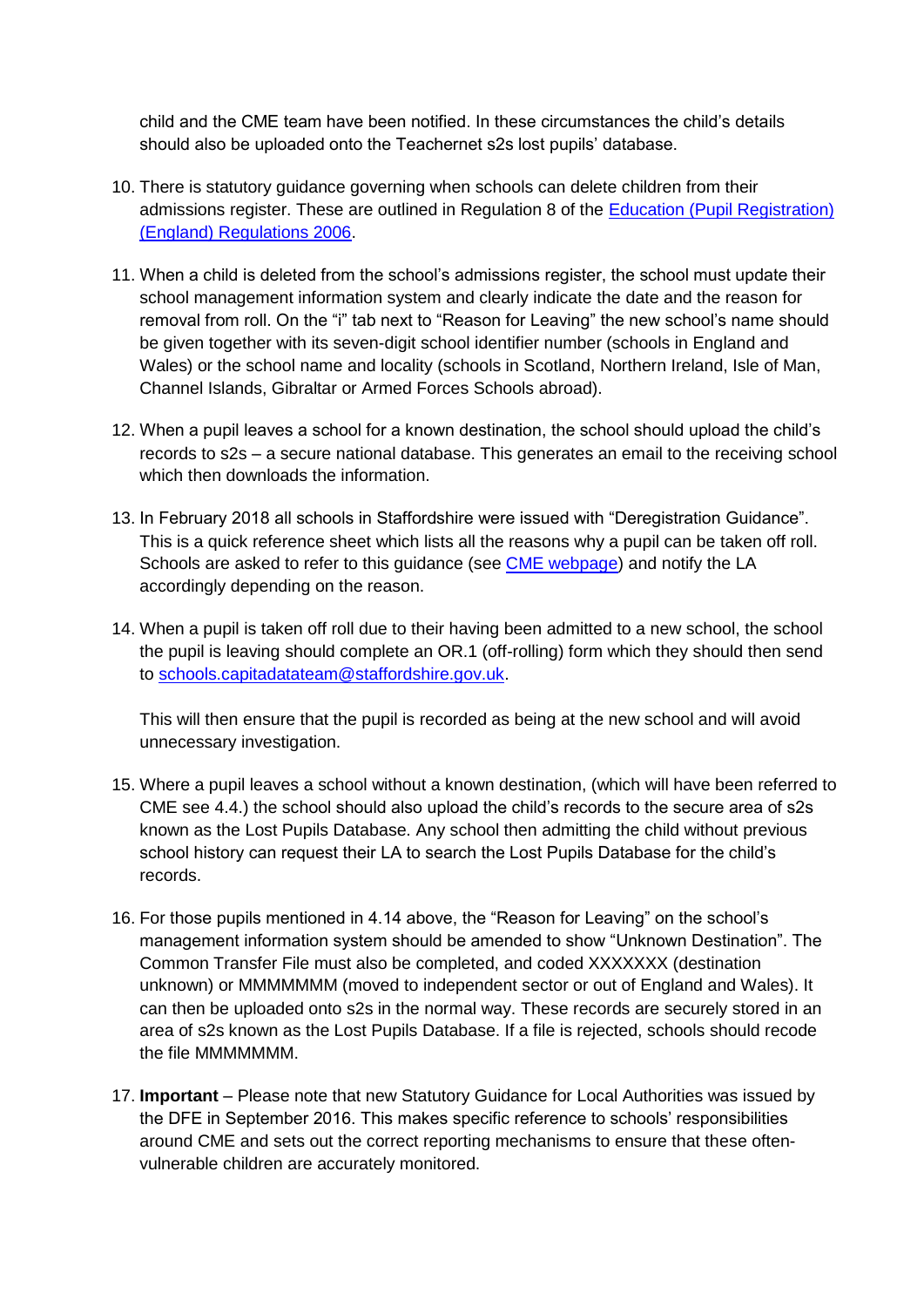- 18. Schools should pay particular attention to the section entitled "School Responsibilities" regarding notifying the local authority at the earliest opportunity for those children who move onto and off school rolls at non-standard transition points. Please also give regard to the section entitled "Making reasonable enquiries".
- 19. All relevant documentation is available on the [CME webpage,](https://www.staffordshire.gov.uk/education/welfareservice/missing/CME.aspx) however if schools have any queries they should contact the CME team for advice.

## **Elective home education**

- 1. If a parent wishes to EHE his/her school educated child, the school must deregister the child at the point written notification is received from the parent stating that the child is now in receipt of home education. Deletion from the admissions register should take place as soon as such notification is received, and schools should follow the aforementioned "Deregistration guidance".
- 2. Schools **must** inform the EHE team when a pupil has been removed from their roll to be home educated. They should do this by forwarding a copy of the parent's written correspondence (this can be a letter or email) together with a completed School Exit Form to the Elective Home Education team at [electivehomeeducation@staffordshire.gov.uk.](mailto:electivehomeeducation@staffordshire.gov.uk)

It is imperative that this is done at the time of removal from the school roll because unless the EHE team are notified, the pupil will remain the safeguarding responsibility of the school.

- 3. Information is cross-referenced at regular half-termly liaison meetings between CME and EHE, to ensure that home educating families are identified, contacted and support is offered.
- 4. If the EHE team has concerns that the child is not being provided with a suitable education, then the matter will be referred to an Education Welfare Worker. If the EWW is not able to establish that a "suitable education" is being provided, they may seek a legal remedy, i.e. a School Attendance Order (DFE "School Attendance – Statutory guidance and departmental advice", August 2013).
- 5. EHE legislation currently states that the only obligation for parents to notify anybody is at the point they withdraw their child from school (see 5.1). This is when they must give written notification to the Headteacher of the school. If a family has never enrolled their child in a school, there is no obligation to notify the LA.
- 6. If the LA has reason to believe that a child is not receiving a suitable education, there is an expectation that this will be investigated. In the case of children previously unknown to the LA this may simply be confirmation that the child is being EHE rather than missing education.

### **Related legislation and useful links**

- [Children Act 2004](http://www.legislation.gov.uk/ukpga/2004/31)
- Children Missing Education [DfE Statutory Guidance for Local Authorities](https://www.gov.uk/government/publications/children-missing-education)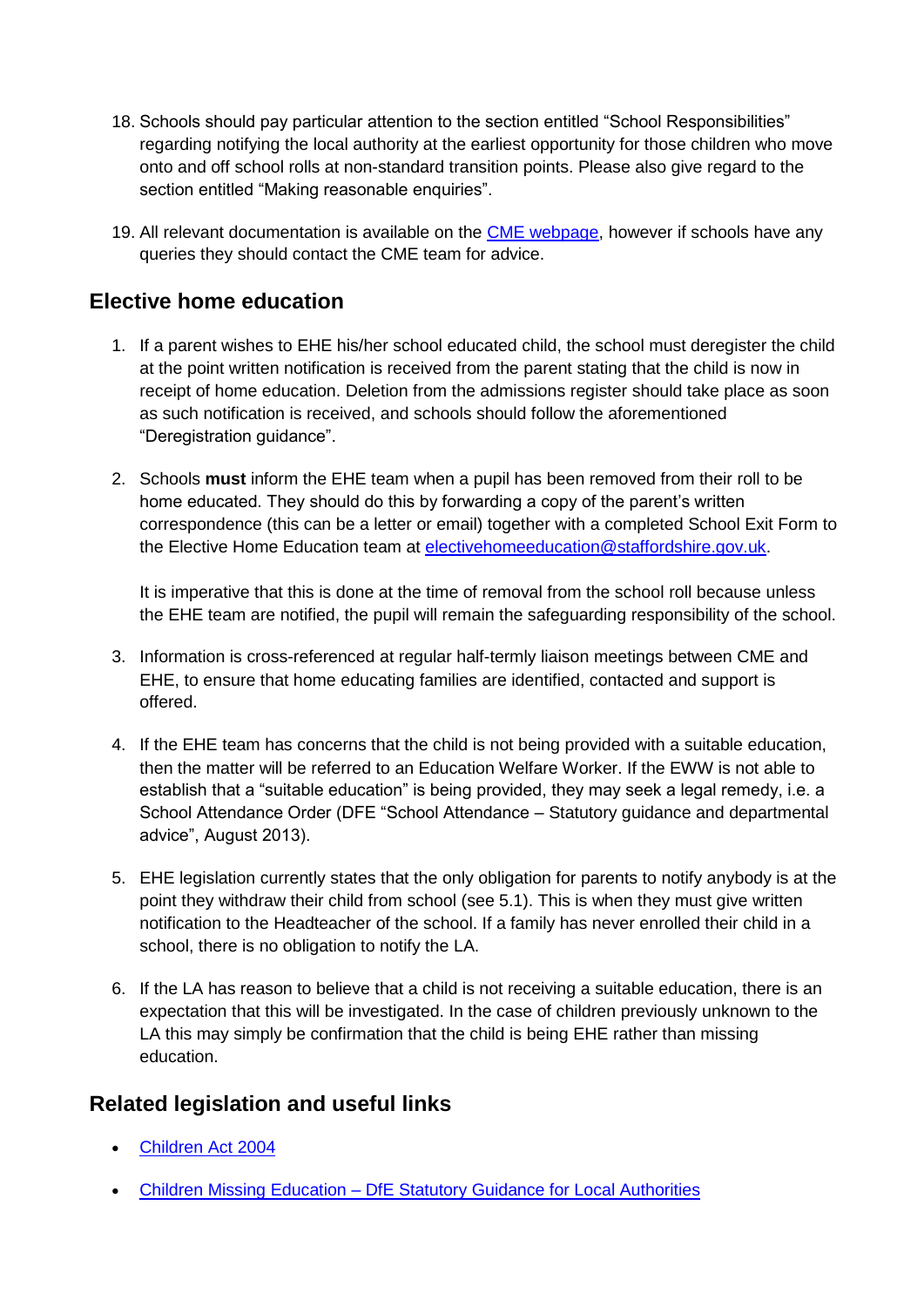- [Education Act 1996](http://www.legislation.gov.uk/ukpga/1996/56/contents)
- [Education Act 1996 s436A](http://www.legislation.gov.uk/ukpga/2006/40)
- [Education Act 1996 s437](http://www.legislation.gov.uk/ukpga/1996/56/contents)
- [Education Act 2002](http://www.legislation.gov.uk/ukpga/2002/32/contents)
- [Education Act 2002 s175](http://www.legislation.gov.uk/ukpga/2002/32/contents)
- [Education \(Pupil Registration\) Regulations 2006](http://www.legislation.gov.uk/uksi/2006/1751/contents/made)
- **[Education \(Pupil Registration\) \(England\) Regulations 2006 Regulation 8](http://www.legislation.gov.uk/uksi/2006/1751/contents/made)**
- [Every Child Matters 2003](https://www.gov.uk/government/publications/every-child-matters)
- [Families First](https://www.staffordshire.gov.uk/health/childrenandfamilycare/FamiliesFirstPartners/familiesfirsttherighthelpattherighttime.aspx)
- **[Local Authority Attendance guidance](https://www.staffordshire.gov.uk/education/welfareservice/Attendance/home.aspx)**
- [Local Authority Elective Home Education guidance](https://www.staffordshire.gov.uk/secure/Schools/Pupil-Support/Home-Education/Elective-Home-Education.aspx)
- [Local Authority School Admissions guidance](https://www.staffordshire.gov.uk/education/schoolsandcolleges/admissions/admissions.aspx)
- Promoting the Education of Looked After Children Statutory Guidance for Local [Authorities, DFE July 2014](https://www.gov.uk/government/publications/promoting-the-education-of-looked-after-children)
- [School Attendance Order](https://www.gov.uk/school-attendance-absence/legal-action-to-enforce-school-attendance)
- [Staffordshire Safeguarding Children Board](https://www.staffsscb.org.uk/Home.aspx)
- [Teachernet s2s lost pupils database](https://www.gov.uk/guidance/school-to-school-service-how-to-transfer-information)
- [Working Together to Safeguard Children -](https://www.gov.uk/government/publications/working-together-to-safeguard-children--2) 2018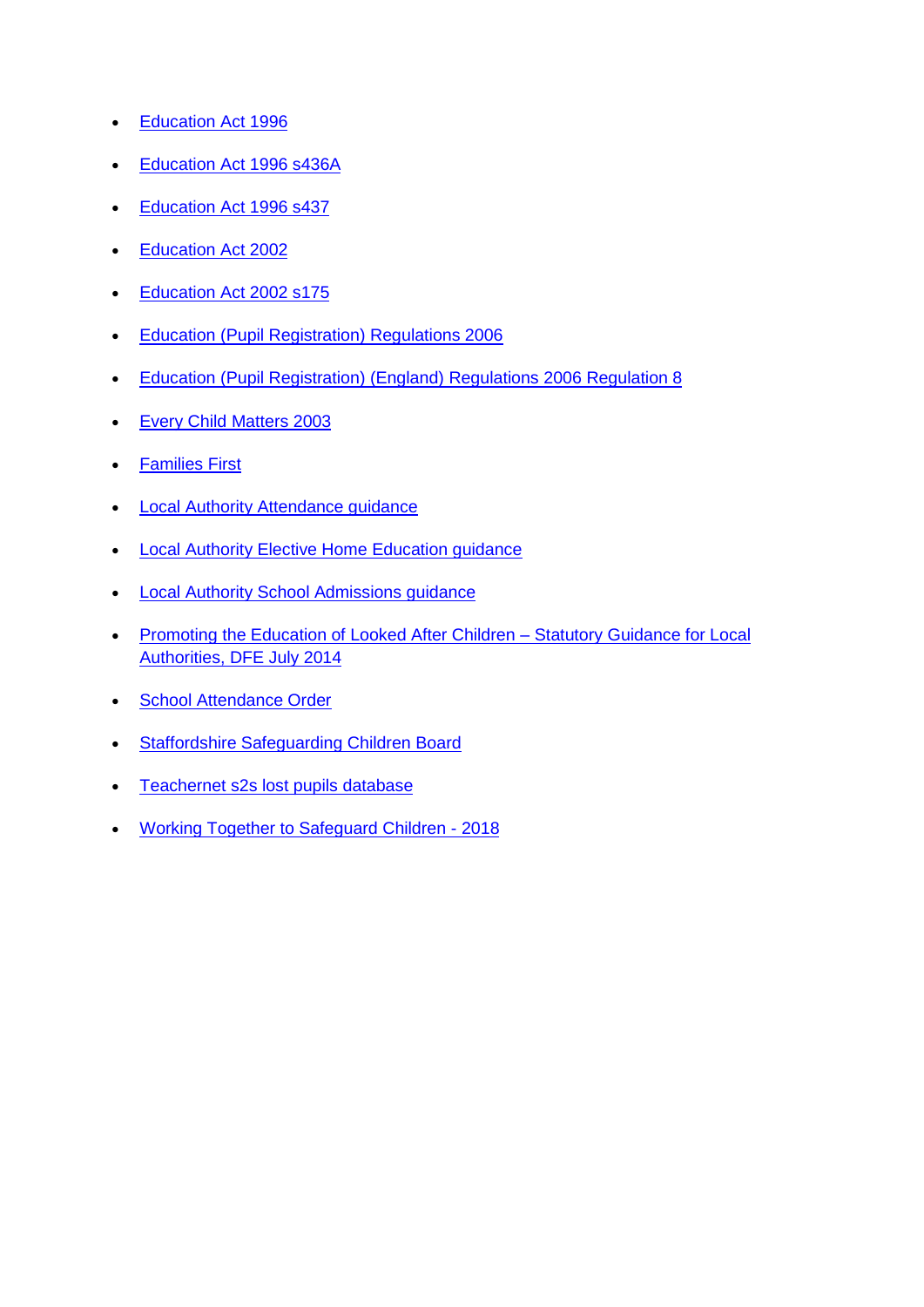# **Children who are missing Education due to Health/Medical Needs**

# **Protocol and Good Practice Guidance**

This document sets out the protocol and good practice guidance for Education Providers, in respect of Staffordshire resident pupils, to support decision making in relation to children not able to attend school due to health needs who are of compulsory school age.

If there are any concerns or queries – either general or related to individual cases – please contact the Local Support Team who will be happy to advise.

Authors: Karl Hobson, County Manager Targeted services

[Karl.hobson@staffordshire.gov.uk](mailto:Karl.hobson@staffordshire.gov.uk)

Lesley Calverley, Senior Commissioning Manager – SEND

[Lesley.calverley@staffordshire.gov.uk](mailto:Lesley.calverley@staffordshire.gov.uk)

Last Updated: December 2018

Date of Review: September 2020

Staffordshire Local Offer:

[https://www.staffordshireconnects.info/kb5/staffordshire/directory/results.page?resulttype=d](https://www.staffordshireconnects.info/kb5/staffordshire/directory/results.page?resulttype=documents) [ocuments](https://www.staffordshireconnects.info/kb5/staffordshire/directory/results.page?resulttype=documents) 

[Email: send.tippingst@staffordshire.gov.uk](mailto:Email:%20%20sendtippingst@staffordshire.gov.uk)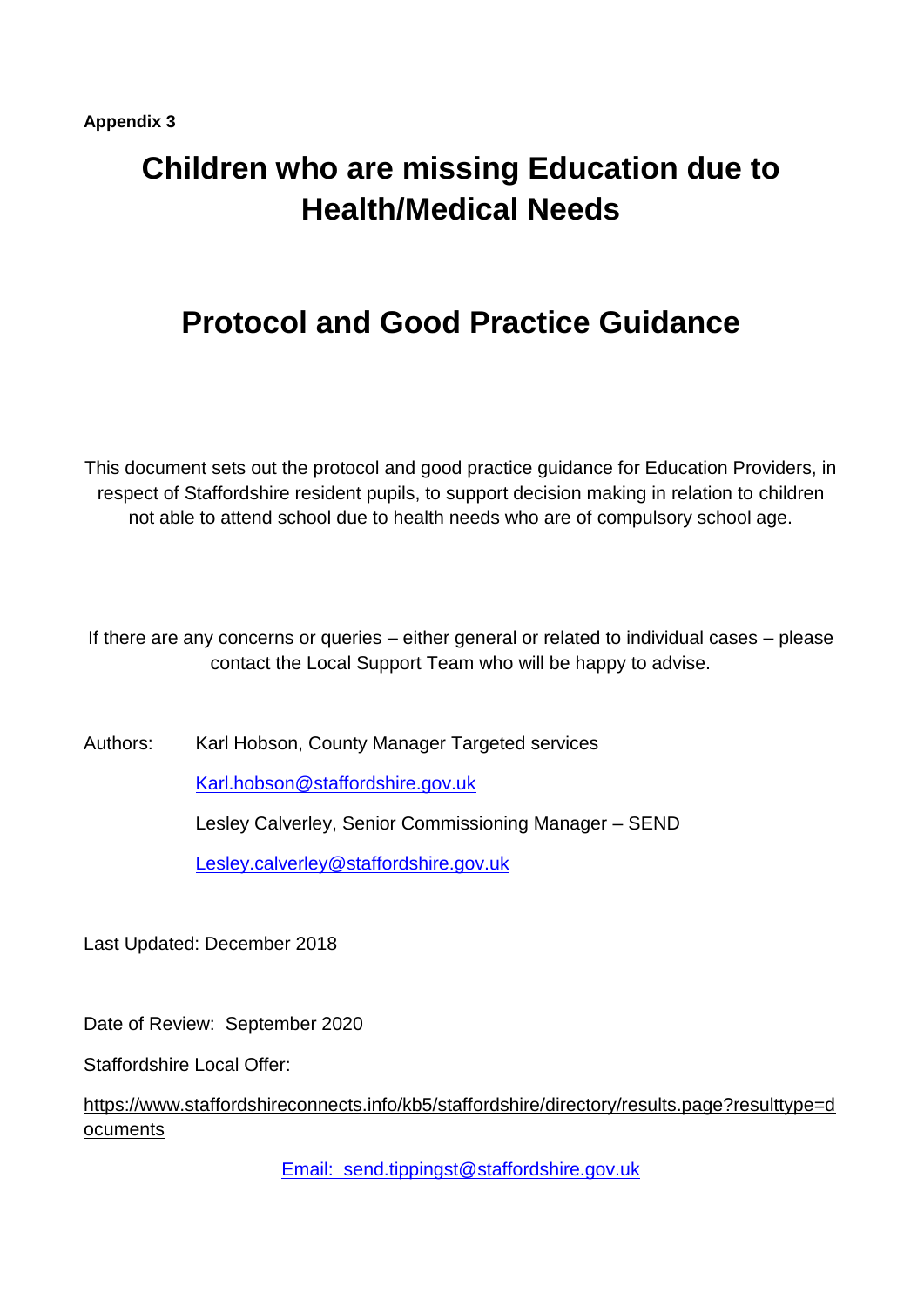# **Protocol for Children who are missing Education due to**

## **health/medical needs**

#### **Roles and Responsibilities**

- 1. Section 100 of the Children and Families Act 2014 places a duty on governing bodies of maintained schools, proprietors of academies and management committees of PRUs to make arrangements for supporting pupils at their school with medical conditions.
- 2. In meeting the duty, the governing body, proprietor or management committee must have regard to guidance issued by the Secretary of State under this section. Section 100 came into force on 1 September 2014.
- 3. The governing body should ensure that the school's policy clearly identifies the roles and responsibilities of all those involved in the arrangements they make to support all pupils at school with medical conditions.
- 4. Key points:
	- a. Pupils at school with medical conditions should be properly supported so that they have full access to education, including school trips and physical education.
	- b. Governing bodies must ensure that arrangements are in place in schools to support pupils at school with medical conditions.
	- c. Governing bodies should ensure that school leaders consult health and social care professionals, pupils and parent/carers to ensure that the needs of children with medical conditions are effectively supported.
- 5. This protocol should be read in conjunction with the following document: Ensuring a good education for children who cannot attend school because of health needs, statutory guidance for local authorities, published in January 2013. [https://www.gov.uk/government/publications/education-for-children-with-health-needs](https://www.gov.uk/government/publications/education-for-children-with-health-needs-who-cannot-attend-school)[who-cannot-attend-school](https://www.gov.uk/government/publications/education-for-children-with-health-needs-who-cannot-attend-school)
- 6. Local authorities are responsible for arranging suitable full-time education otherwise than at school for children who reside in Staffordshire, who cannot attend school because of illness or other reasons and who therefore would not receive suitable education without such provision. This applies whether or not the child is on the roll of a school and whatever the type of school they attend. It applies to children who are pupils in academies, free schools, special schools and independent schools as well as those in maintained schools.
- 7. The law does not define full-time education but children with health needs should have provision which is equivalent to the education they would receive in school. If they receive one-to-one tuition, for example, the hours of face-to-face provision could be fewer as the provision is more concentrated.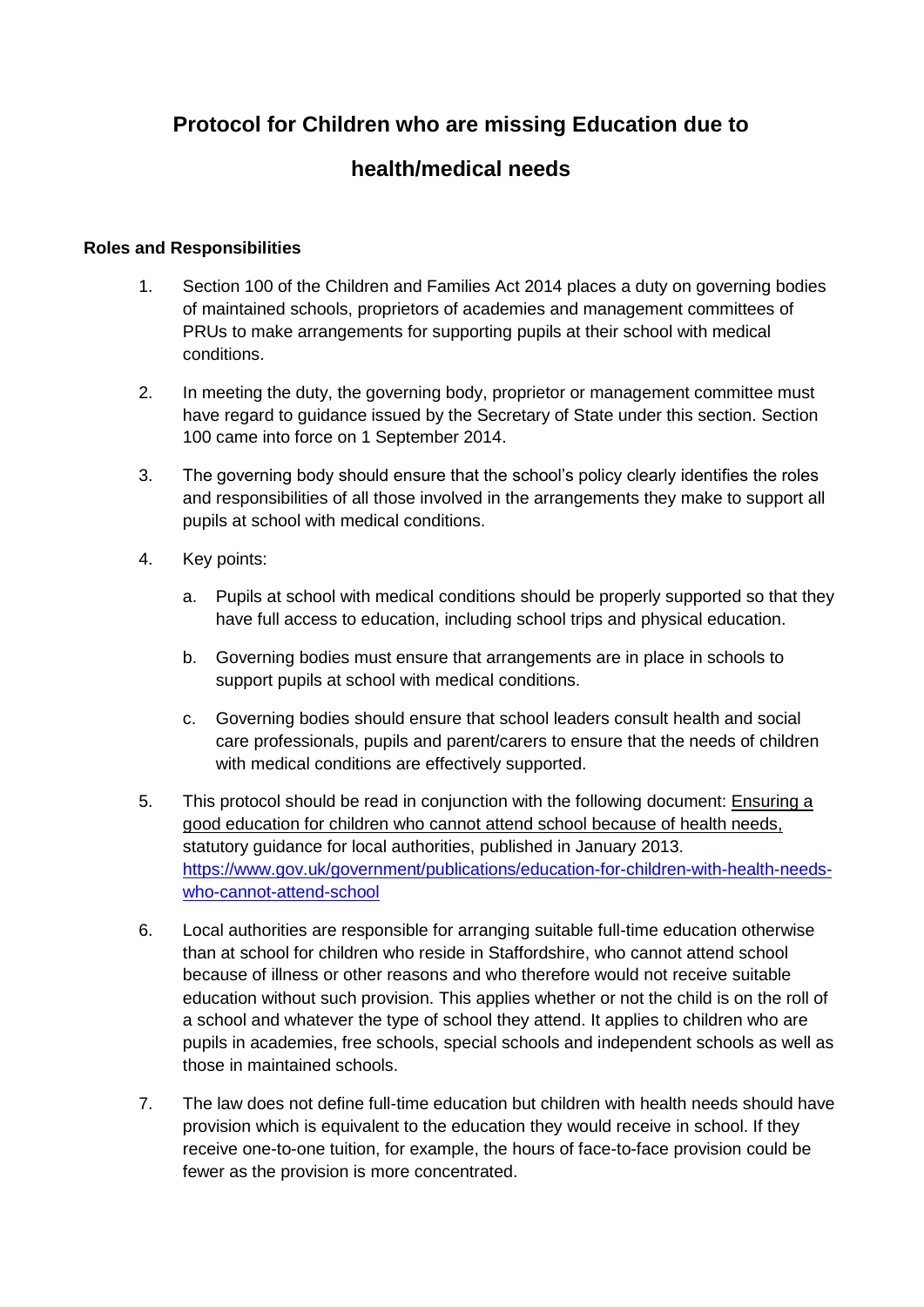8. Where full-time education would not be in the best interests of a particular child

because of reasons relating to their physical or mental health, LAs should provide parttime education on a basis they consider to be in the child's best interests. Full and part-time education should still aim to achieve good academic attainment particularly in English, Maths and Science.

#### 9. **Local authorities must:**

a. Arrange suitable full-time education (or as much education as the child's health condition allows) for children of compulsory school age who, because of illness, would otherwise not receive suitable education.

#### 10. **Local authorities should**:

- a. Provide such education as soon as it is clear that the child will be away from school for 15 days or more, whether consecutive or cumulative<sup>1</sup>. They should liaise with appropriate medical professionals<sup>2</sup> to ensure minimal delay in arranging appropriate provision<sup>3</sup> for the child.
- b. Ensure that the education they receive is of good quality, as defined in the DfE's statutory guidance Alternative Provision  $(2013)^4$ , allows them to take appropriate qualifications, prevents them from slipping behind their peers in school and allows them to reintegrate successfully back into school as soon as possible.
- c. Address the needs of individual pupils in arranging provision. 'Hard and fast' rules are inappropriate: they may limit the offer of education to pupils with a given condition and prevent their access to the right level of educational support which they are well enough to receive. Strict rules that limit the offer of education a child receives may also breach statutory requirements.

#### 11. **Local authorities should not:**

- a. Withhold or reduce the provision, or type of provision, for a child because of how much it will cost (meeting the child's needs and providing a good education must be the determining factors).
- b. Have policies based upon the percentage of time a child is able to attend school rather than whether the child is receiving a suitable education during that attendance.
- c. Have lists of health conditions which dictate whether or not they will arrange education for children or inflexible policies which result in children going without suitable full-time education (or as much education as their health condition allows them to participate in).

1

Over the course of one academic year and is attributable to one illness or condition

<sup>&</sup>lt;sup>2</sup> Medical professionals include – School nurses, GP, consultant and/or CAHMS

<sup>&</sup>lt;sup>3</sup> Full time or as full-time as the CYP's condition allows and suitable for their age ability, aptitude and any SEND they may have

<sup>4</sup> <https://www.gov.uk/government/publications/alternative-provision>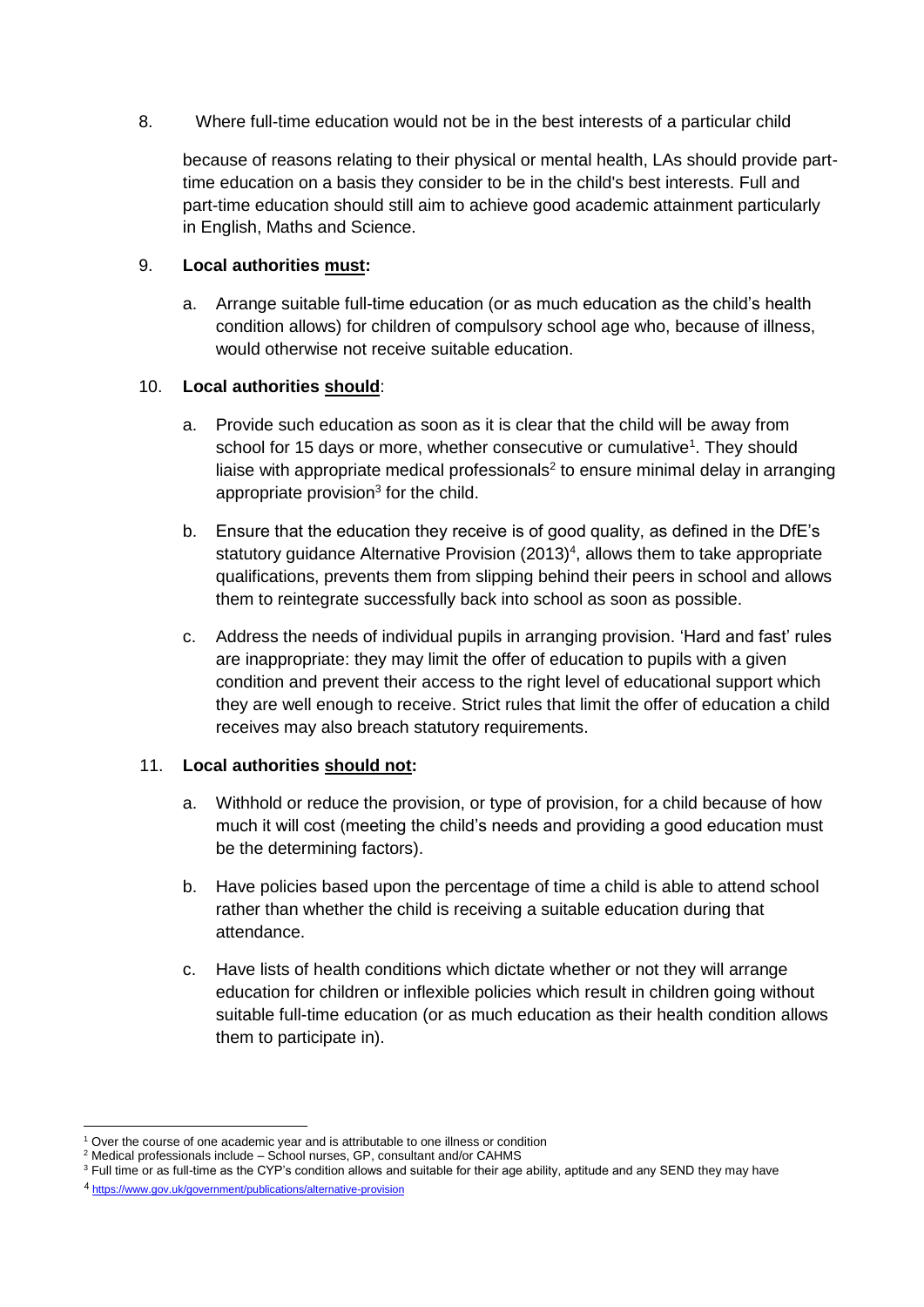#### **Primary and Secondary Aged Pupils**

- 12. The Staffordshire PRU Headteachers can support and facilitate schools by providing specialist knowledge and understanding of how a school can support and maintain the learners' pathways in education.
- 13. The pupil's home school leads the process however a PRU on request can contribute to this process through:
	- a. Attendance at meetings between professionals, pupil and parents/carers.
	- b. Supporting the Leadership Teams of the schools as they then undertake future meetings, inter link with external professionals etc.
	- c. Researching and gathering relevant information, suitable interventions and learning pathways for the school to deliver and the pupil to access.
	- d. Supporting any transition from one setting to another setting; the increase in learning opportunities and hours; and moving forward with a clear Individual Learning Plan.
	- e. Participating and reviewing the progress on a regular basis with clearly defined outcomes and new expectations of future action planning with a clear strategic overview.
- 14. We recommend that schools initiate an Early Help Assessment<sup>5</sup> (EHA). The outcome of the EHA may require support and advice from Local Support Teams and Health professionals. This in turn will then inform an accurate and agreed personalised care plan. Support may be offered by the School Nurse, GP, CAMHS or other medical professional. Please be mindful that parental consent and knowledge is vital and that the views of the young person should also be taken into account.
- 15. Both the school and the local authority must consider what reasonable adjustments need to be made in order to ensure that CYP are not disadvantaged in their access to education, as well as ensuring that they are not directly or indirectly discriminated against. Some children with medical conditions may be considered to be disabled under the definition set out in the Equality Act 2010<sup>6</sup>. Where this is the case governing bodies and management committees must comply with their duties under that Act. Therefore, although the CYP's needs may principally be medical, they may have special educational needs as well, because the medical issues mean that their ability to access education has been profoundly affected. This may be to the extent that, despite their intellectual abilities, they are unable to access education at the same rate

<u>.</u>

<sup>5</sup> <https://www.staffsscb.org.uk/Professionals/Thresholds-and-CAF/Thresholds-and-Early-Help.aspx>

<sup>6</sup> <https://www.gov.uk/guidance/equality-act-2010-guidance><https://www.gov.uk/definition-of-disability-under-equality-act-2010>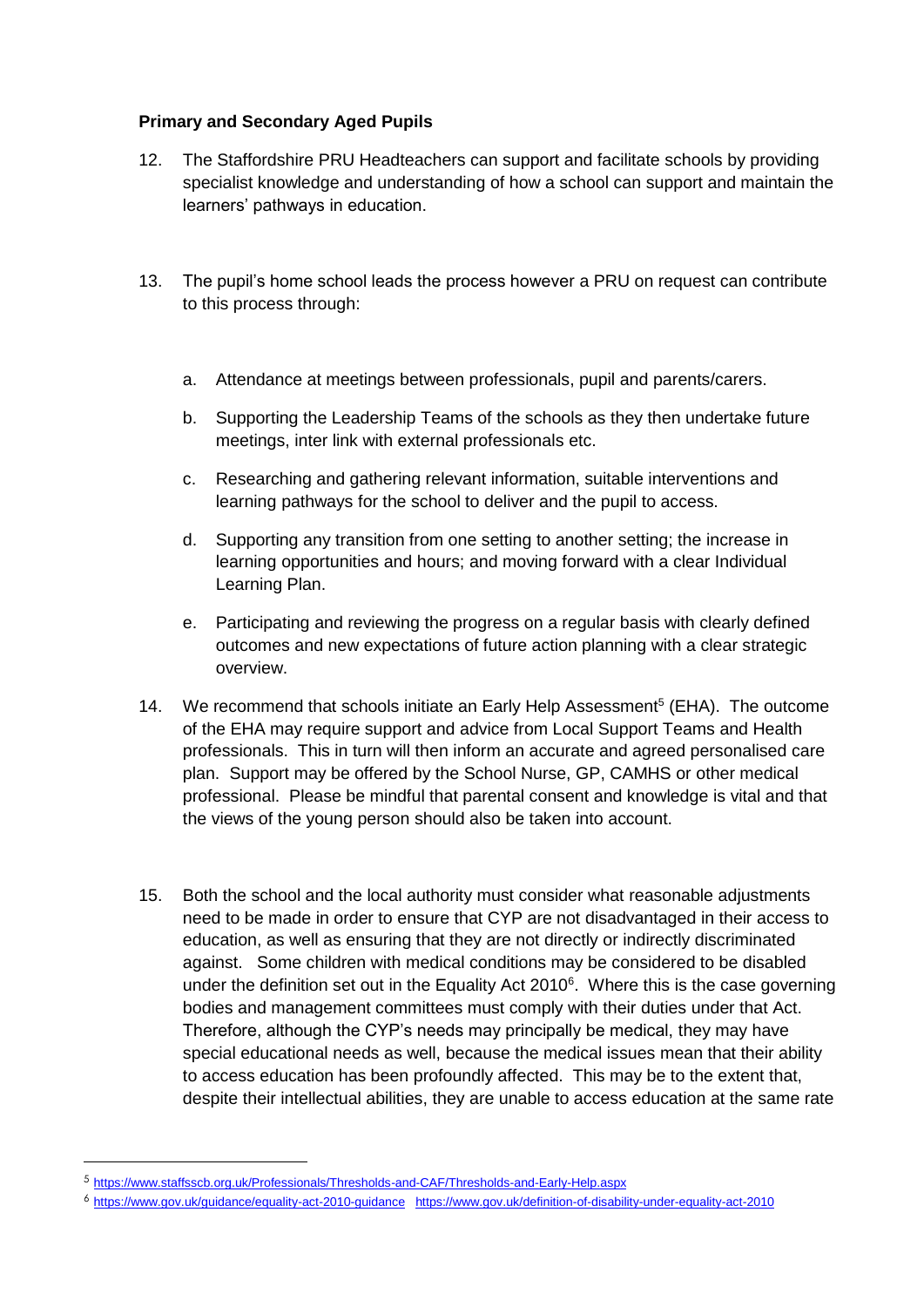as before and therefore need to realistically take a lot longer to complete courses of study, and that may require an Education, Health and Care Plan (EHCP)<sup>7</sup>.

- 16. LAs are mindful of CYP with medical conditions which mean they cannot attend schools for periods of time and therefore impact upon a school's published national attendance figures. However, schools could in parallel present attendance figures which are calculated excluding CYP with medical conditions and then present case studies to Governing bodies, management committees or Ofsted in support.
- 17. With the support of the pupil's school pastoral provision and local agencies, the pupil can be expected to attend school on a more regular basis, remaining on the roll of the pupil's school. If provision for education is deemed appropriate at home, there would need to be a clear phased reintegration plan of when the pupil is able to transition back to full time education within their school.
- 18. When a pupil is on a reduced timetable with a reintegration plan in place, periods in which the pupil is receiving approved supervised education can be marked on the register with the code "B". All other periods of absence should be marked either with the "I" or "C" code. Please note if the pupil is on a reduced timetable **the Education Provider must inform the Local Authority** of this via the Children Missing out on Education Portal when in place and prior to this, through the data snapshot requests issued every half term by the Local Authority via the school e-bag.
- 19. Education Providers may refer a Staffordshire resident pupil of compulsory school age to the Local Authority, where additional financial support, from the High Needs Block (HNB) is required. The Authority will take into account, when agreeing additional HNB funding, the total cost of the education offer including the pupil's age weighted pupil unit (AWPU) and the notional SEND budget (£6,000).
- 20. To alert the Local Authority of a request for HNB funding support, the pupil must first be referred to the Education Targeted Services via an email to [educationcoreoffer@staffordshire.gov.uk.](mailto:educationcoreoffer@staffordshire.gov.uk) This email must include details of the pupil, attendance, medical evidence, EHA, reintegration plan and costings of education provision provided during period of absence by the Education Provider as a minimum.
- 21. The guidance states that under the Education (Pupil Registration) (England) Regulations 2006, a school can only remove a pupil who is unable to attend the school due to health needs from the roll where:

<u>.</u>

<sup>7</sup> [https://www.staffordshire.gov.uk/education/welfareservice/SpecialEducationalNeeds/Education-Health-and-Care-Assessments/EHC-](https://www.staffordshire.gov.uk/education/welfareservice/SpecialEducationalNeeds/Education-Health-and-Care-Assessments/EHC-Assessments.aspx)[Assessments.aspx](https://www.staffordshire.gov.uk/education/welfareservice/SpecialEducationalNeeds/Education-Health-and-Care-Assessments/EHC-Assessments.aspx)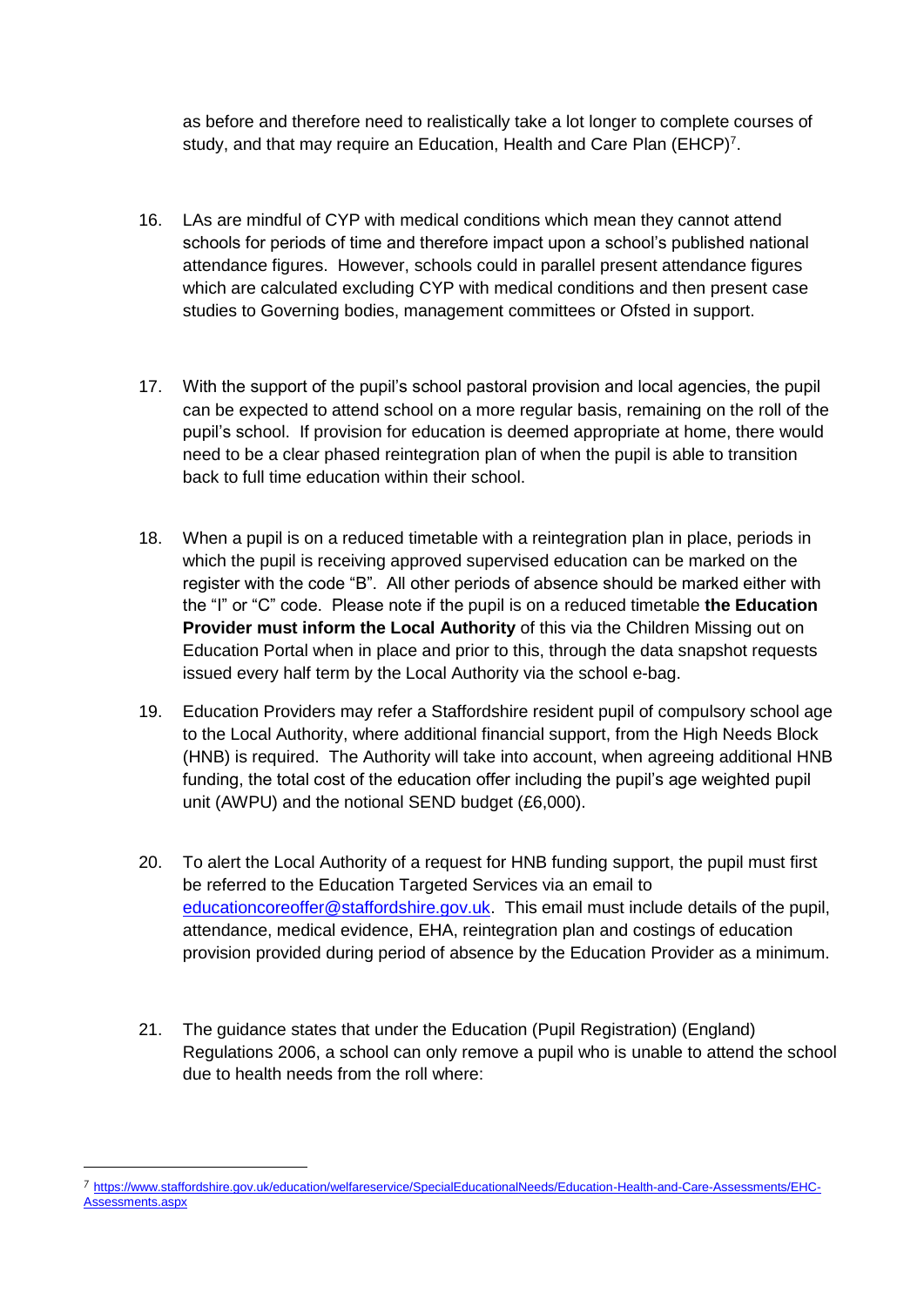- a. The pupil has been certified by the school medical officer<sup>8</sup> as unlikely to be in a fit state of health to attend school, before ceasing to be of compulsory school age, and
- b. Neither the pupil nor their parent has indicated to the school the intention to continue to attend the school, after ceasing to be of compulsory school age
- 22. A child unable to attend school because of health needs must not, therefore, be removed from the school register without parental consent and certification from the school medical officer, even if the local authority (LA) has become responsible for the child's education as a result of the pupil being absent from school for 15 or more days. Continuity is important for children and knowing that they can return to their familiar surroundings and school friends can help their recovery and their educational progress.
- 23. The key aspect here is the involvement of a "school medical officer". Advice from the DfE has stated that *"… the school medical officer is a medical officer employed by the LA. All schools, including academies, will have access to the LA medical officer"*. If a medical officer is not in place then this function will be provided through the LA by a qualified medical specialist with knowledge and experience of the conditions affecting the child, and who is not involved directly in treating or caring for the child in question. The LA appointed medical officer will require the school to share with them all the medical information they have and as stated in paragraph 21(b) above that neither the parent/carer and pupil wish to continue to attend school.
- 24. The LA appointed medical officer will review the evidence presented by the school and provide written information to state clearly that the child will or will not be well enough to return to school before ceasing to be of compulsory school age.
- 25. When the Education Provider has gathered the evidence as explained in paragraph 21 above this must be forwarded to the local authority using the email address [educationcoreoffer@staffordshire.gov.uk](mailto:educationcoreoffer@staffordshire.gov.uk) in order to be presented by the LA to the school medical officer for sign-off. The outcome of this will then be communicated to the school, only at this point can a pupil be removed from the school roll.

1

<sup>&</sup>lt;sup>8</sup> If a medical officer is not in place then the certification must be provided by a qualified medical specialist with knowledge and experience of the conditions affecting the child, and who is not involved directly in treating or caring for the child in question. S/he must provide written information to state clearly that the child will not be well enough to return to school before ceasing to be of compulsory school age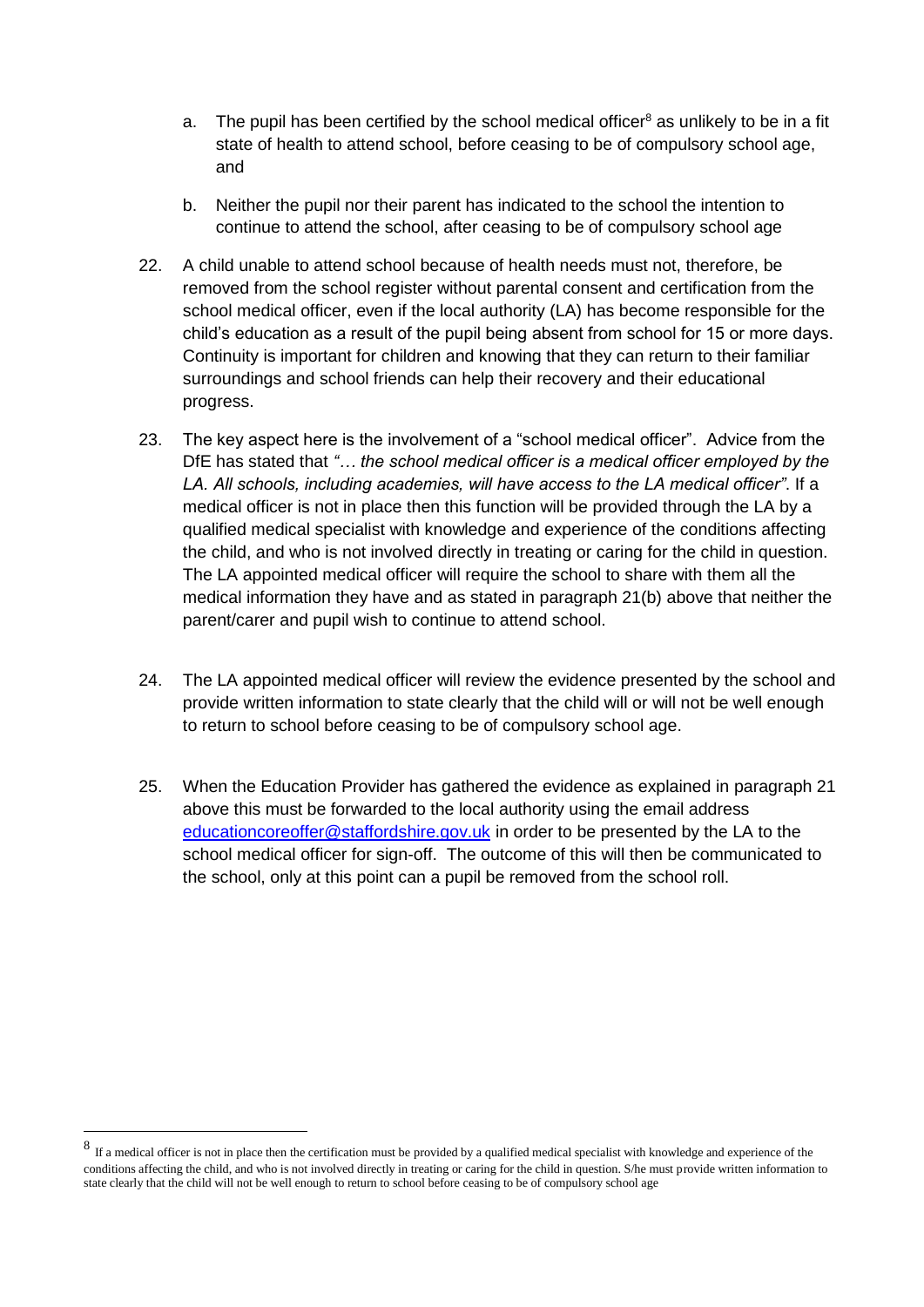# School initiate an EHA & Care Plan. School may approach PRU for advice and guidance around supporting the pupil's education and also consider a referral for an **EHCNA** School contact the LA clearly stating what additional financial support is required (see Paragraphs 18- 20) LA agrees a package of education provision to be jointly funded by school and High Needs Block



# **Compulsory School Age Pupils not able to attend School due to Health/Medical Needs**